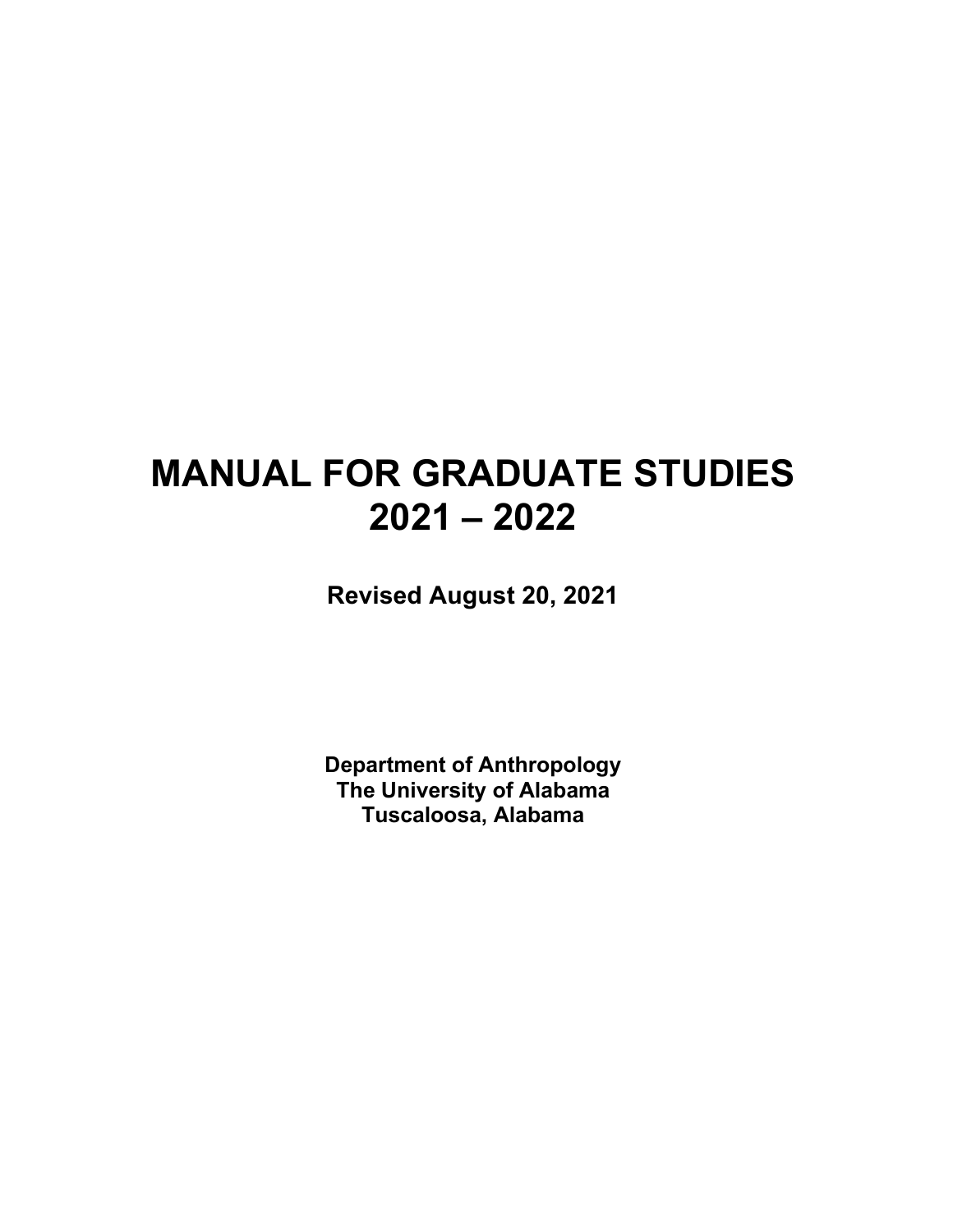The following is a roadmap for graduate study in anthropology at The University of Alabama. Care has been taken to ensure that the policies and procedures outlined in this manual are current, for both the Department and the University. However, these policies and procedures (especially beyond the Department) can be subject to change, often with little notice, so with respect to certain kinds of critical issues (for example, due dates or current forms), it is the student's responsibility to double-check the accuracy of a statement with their advisor, the Director of Graduate Studies (Dr. Elliot Blair), and the appropriate university handbook or website. For University-wide policies, consult the Graduate Catalog, located here:

#### <https://catalog.ua.edu/>

*If there are any discrepancies between this departmental manual or what you're told by a facultymember and the Graduate Catalog, the Catalog always takes precedence. The University will not waive a policy because you were poorly advised – so check, check, check!*

## **GRADUATE EDUCATIONAL PHILOSOPHY**

The graduate programs of the Anthropology Department seek to furnish a balanced view of anthropological inquiry by means of intensive training in the literature, methods, techniques, and skills required for research in anthropology.

The MA curriculum builds upon the inherent strengths of small and medium-sized departments: the ability to provide necessary background through small lecture courses and specialized training through the tutorial format of seminars and individually directed research projects. In short, the MA program provides the student with a scholarly comprehension of the discipline, practical experience in anthropological research situations, and the initial competency required of a professional anthropologist.

The PhD curriculum builds on the strengths of the Master's program by concentrating in two areas: 1) The Archaeology of Complex Societies, pertaining to the emergence and spread of early civilizations in the Americas; and 2) Biocultural Medical Anthropology, the study of the influence of social relations and culture on psychological and biological adaptation. The doctoral program is designed to prepare graduates with the skills needed to move easily into either academic or non-academic positions. Anthropology is a holistic discipline, and although this is the discipline's greatest strength, especially today, most departments across the country have abrogated our heritage of holism and become narrowly focused. In very few archaeology or medical anthropology programs are students expected or required to take courses in all four fields. The University of Alabama is rare in that its faculty has expertise in all the primary subfields and that graduate students receive instruction across the full range of anthropological subfields. This broad holistic foundation is vital given the cross-disciplinary nature of the two emphases in which we specialize.

## **MASTER OF ARTS PROGRAM**

Anthropology seeks to understand the nature and origins of human diversity. The preferred approach is the holistic of humanity. The discipline draws freely from other fields of study in the humanities, natural sciences, and social sciences. A four-field approach is taken in the MA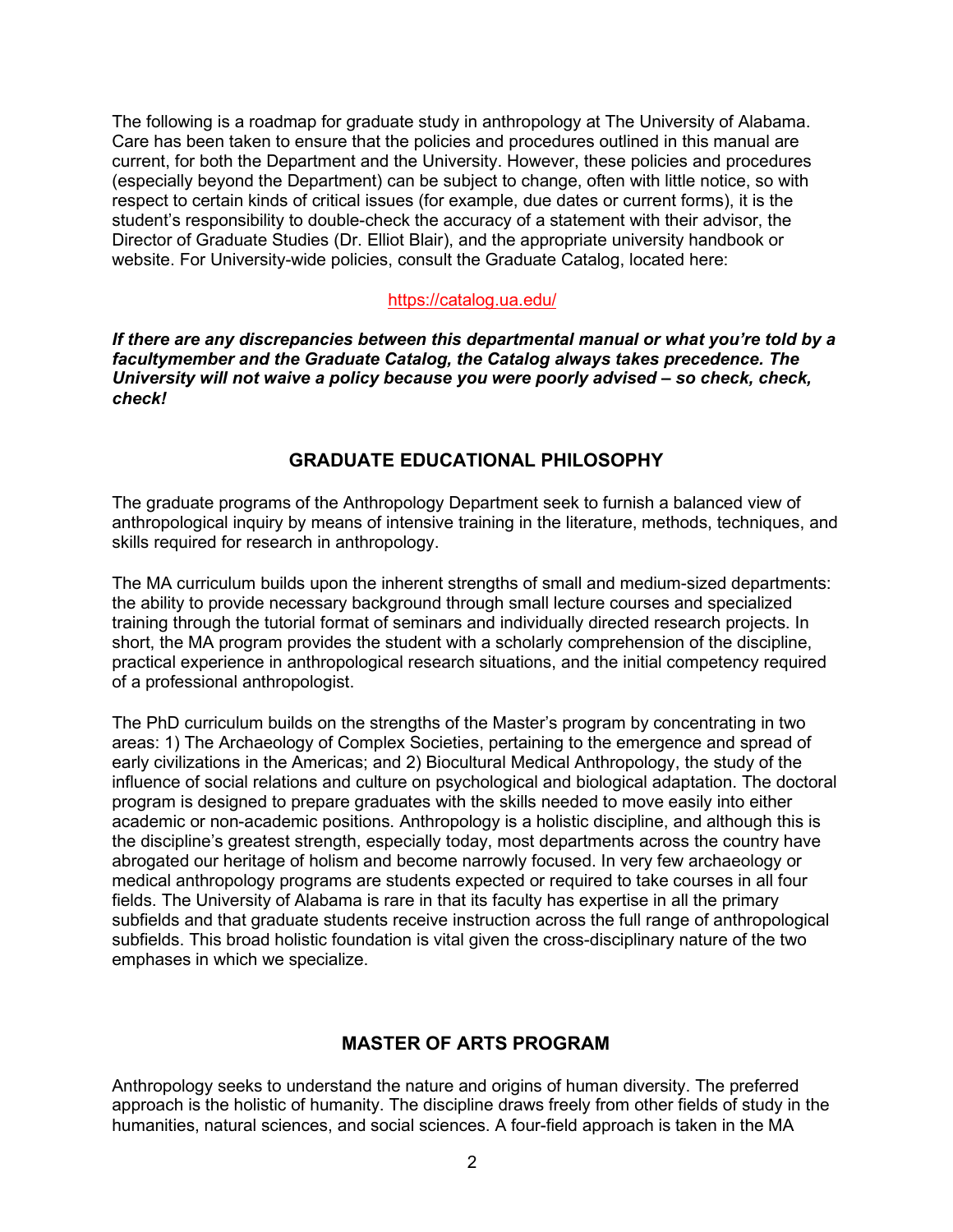program, embracing archaeology, biological anthropology, linguistic anthropology, and sociocultural anthropology. Upon initial contact, the Department provides a faculty sponsor for each incoming student. This faculty member will become the student's provisional advisor until a faculty member willing to serve as permanent advisor is identified. Students will initially pursue their curriculum under the guidance of this advisor and the Director of Graduate Studies. There are a number of general requirements that all students must fulfill to earn the MA degree.

## *General Requirements*

Coursework: Each student must complete a minimum of 36 credit hours of courses numbered 500 or above. Without special prior approval of the student's advisor, committee, and the Director of Graduate Studies, ANT 598 (Individual Investigations) will not count toward the minimum 36 hours. For students in the thesis-track only, 6 hours of ANT 599 (Thesis Research) will count towards the minimum 36 hours. (Note that there are additional requirements depending on the plan of study, see below). Graduate students are expected to enroll for 12 hours of coursework per semester. However, for Graduate Teaching Assistants on 0.5 (20 per week) assistantships, the maximum course load is 9 hours per semester.

Core Curriculum: All students are required to complete satisfactorily a core curriculum composed of one graduate course in at least three of the four fields of anthropology: ANT 501 (Linguistic Anthropology); ANT 625 (Survey of the History of Archaeology); ANT 641 (Culture); and ANT 670 (Principles of Biological Anthropology). Additionally, a seminar in Research Methodology (ANT 600) is required. These four core courses should be taken during the student's first year in residence.

Entering students will provide evidence of having passed introductory level undergraduate courses in any given field before taking the graduate courses in that same field. A student who has not had an introductory course or has underperformed in core classes will be encouraged to have relevant social science training and have their academic records reviewed by the graduate committee. The graduate committee will scrutinize transcripts, personal statements, GPAs, and correspondence with prospects to ensure the prospective student is capable of quickly learning the fundamentals of anthropology in the introductory graduate courses.

Language/Research Skill Competency: Each student is required to demonstrate competency in a foreign language or research skill. This requirement may be satisfied in one of several ways, including:

- successful completion (meaning a grade of B or better) of at least the second course in a language course sequence such as FR 101/102, GN 103/104, or SP 103/104; or,
- certification of competency by examination from the appropriate language department (language exams are administered by the Department of Modern Languages and Classics and are given once per semester); or,
- successful completion of a graduate level statistics course such as BER540, ST550, or CHS525; or,
- other specialized research competency, contingent on the approval of the Director of Graduate Studies.

Students must receive the approval of their advisor before undertaking any of these options. The student will be responsible for furnishing evidence of completion of this requirement to the Director of Graduate Studies and the Department Chair.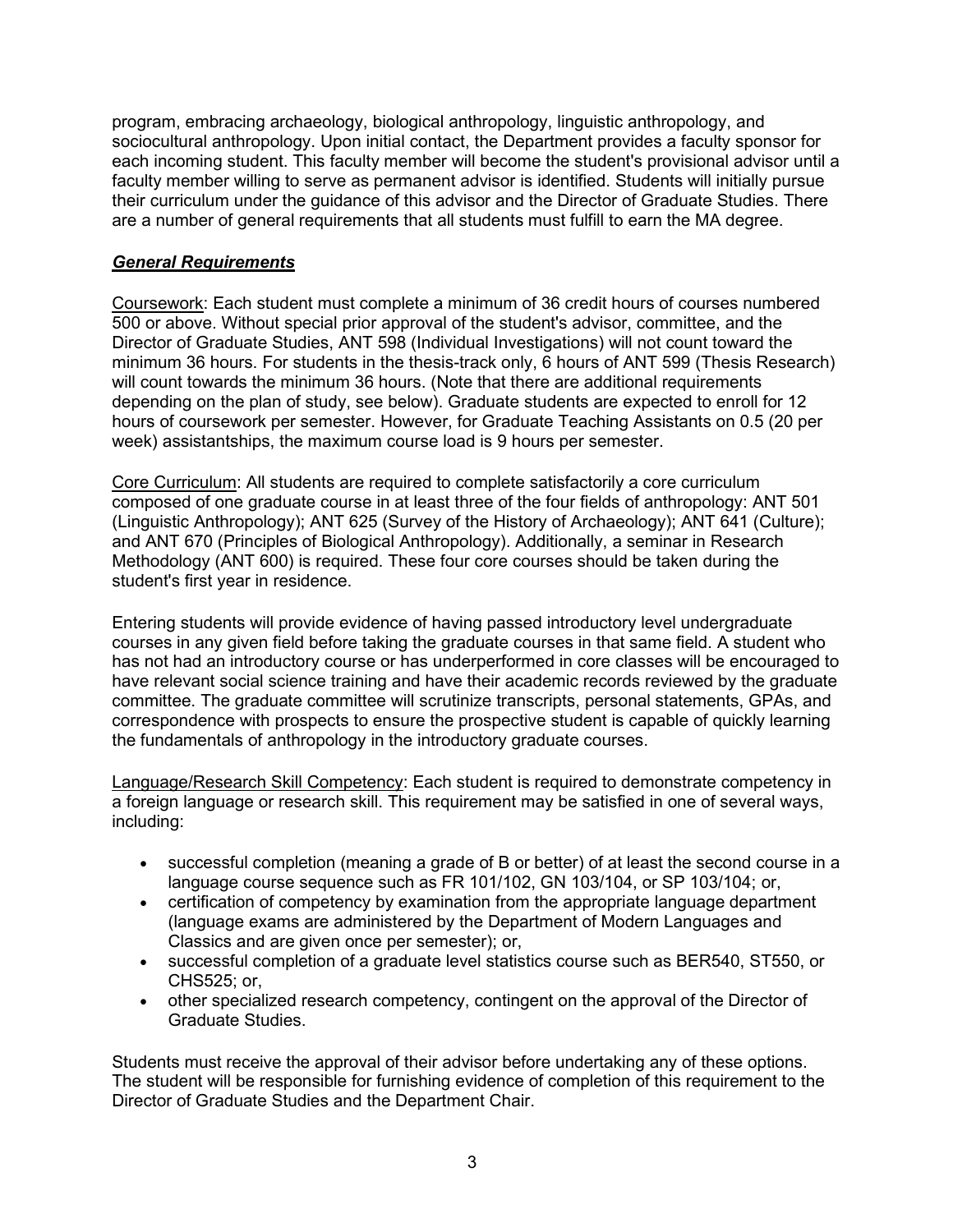MA Advisor and Committee: By the start of the second semester of academic work, each graduate student will be required to have identified a faculty member willing to serve as permanent advisor. Students who intend to pursue a thesis must also name at least two additional faculty members in the Dept. of Anthropology to comprise an MA Committee, which will function as an advisory and research project approval board. The committee must include a representative from at least three of the four subdisciplines of anthropology and an external member of the Graduate Faculty. The aim of the external member of the committee is to add expertise from outside the student's field, as well as to help the student remain cognizant of the need to communicate outside a narrow frame of scholarly reference. Therefore, under most circumstances, the external committee member should be chosen from faculty within the University in other departments or divisions. However, under some circumstances, it may be appropriate to invite a faculty member from another university to serve as the outside member. Approval for such action must be obtained in advance from the Director of Graduate Studies, and it is incumbent on the student and their advisor to complete the paperwork necessary to obtain a temporary appointment of the outside member to the Graduate Faculty of the University. An outside member from another university should not be an anthropologist. Exceptions to this rule can be granted only under unusual and compelling circumstances and require the consent of both the advisor and Director of Graduate Studies. Committee appointments should be submitted to the Department by February 1 of the student's first year. (The form for the appointment of a master's thesis committee, as well as other forms relevant to the MA program, can be found at [https://graduate.ua.edu/current-students/forms-students/\)](https://graduate.ua.edu/current-students/forms-students/)

#### *Two Plans of Study for the Master's Degree*

The student must satisfy the requirements for one of the following two plans of study. Choice of the plan of study must be made by the student in consultation with the MA Committee and the faculty advisor.

(1) Thesis Option: Requirements for this option include: thirty (30) hours of non-thesis coursework, plus a master's thesis to be completed in conjunction with registration for six (6) hours of ANT 599 Thesis Research. This option is counted as Plan 1 in the degree requirements of the Graduate School (see [Graduate Catalog\)](https://catalog.ua.edu/). A student undertaking this plan of study willbe required to conceive and execute a research project under the direction of their MA committee. A student should present a completed draft of a research project proposal to the committee for approval no later than April 1 of the second semester in residence.

The proposal must include a concluding essay at the end of the proposal but before the literature cited of approximately 1000-2000 words outlining how the student's project relates and is important with respect to the broader discipline of four-field anthropology. This conclusion should specifically draw upon and cite assigned readings from year 1 courses, as well as the four-field bibliography compiled by the faculty and distributed to the students in the first semester. For instance, students could either (1) examine their MA project research questions using the theories and methods of other subfields, either in combination with those they are already using or in terms of a possible future project or (2) provide background on their topic using literature in other subfields by drawing upon readings from that core course syllabus or using readings on the reading list. If there are no appropriate readings that students find in either place, they can ask a professor in that subfield for recommendations. In other words, the concluding essay to the student proposal should recognize that every project has historical time depth, can consider language, objects, and interaction, involves human bodies and biology, and has one or more cultural context(s). Use at least one case example the literature to illustrate the relevance of theory or methods from each sub-discipline in the concluding essay. These concluding essays are to be completed by the student in consultation with the student's advisor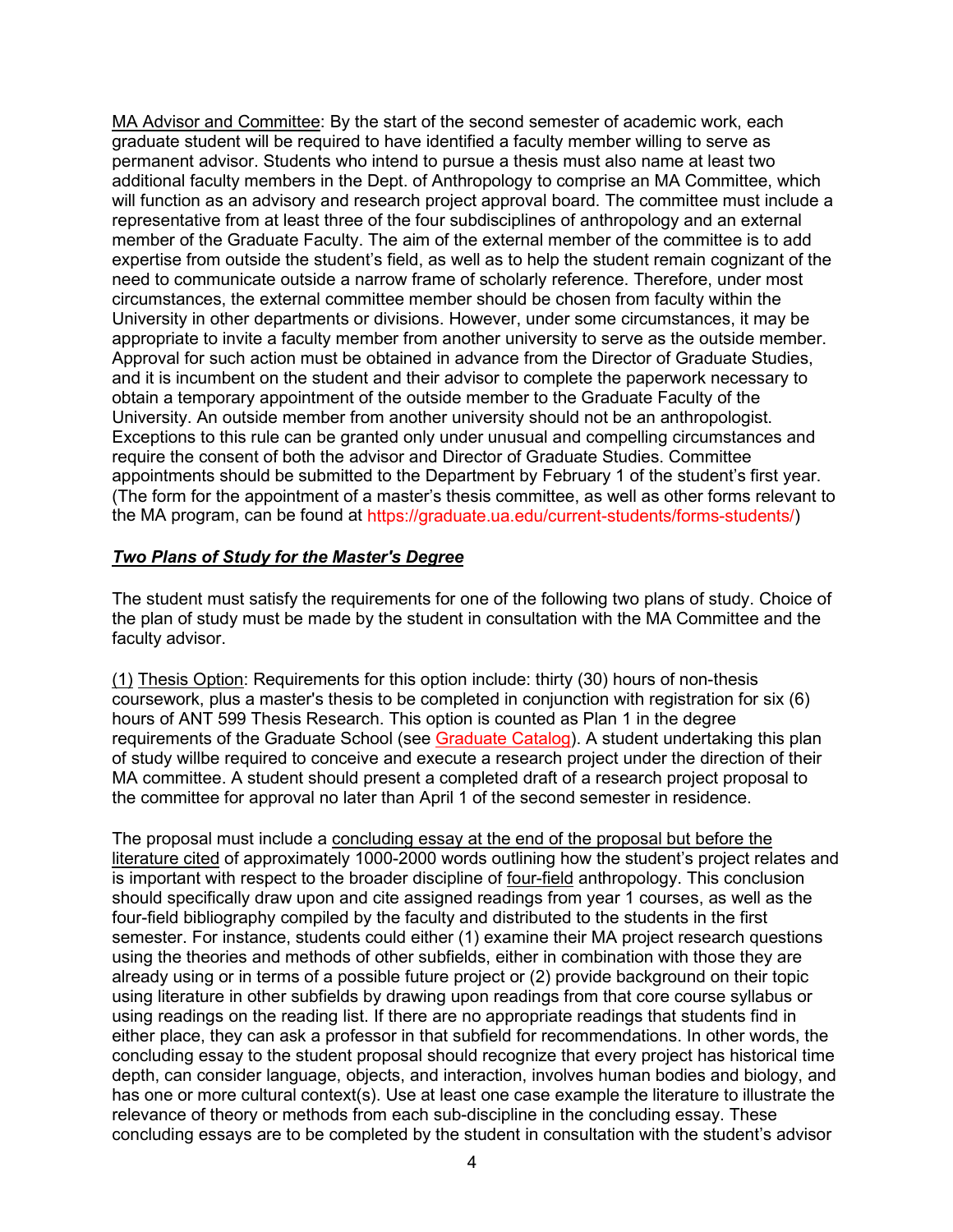leading up to the deadline.

This conclusion (at least) will be read by the entire faculty for purposes of determining future funding. Students who cannot complete a thesis proposal by the deadline will be switched to the non-thesis track and are expected to complete the non-thesis Plan 2 essay requirement by April 15. The student's advisor will convene the committee as necessary to discuss, refine, and approve this plan. (Note, faculty take the totality of the student's work in courses and research into account infunding considerations.)

During the second year in residence, the student must enroll in at least 6 hours of ANT 599, Thesis Research. The purpose of this coursework is to provide a structure for supervised contact hours with the student's faculty advisor. Such coursework, including the decision as to the number of contact hours required, must be pre-arranged in consultation with the faculty advisor. Hours completed in ANT 599 must be over and above the 30-hour minimum.

In preparing a thesis, the student should consult guidance found on the Graduate School website (see [http://services.graduate.ua.edu/etd/\).](http://services.graduate.ua.edu/etd/)) A thesis draft that is approved by the MA advisor must be distributed to the student's committee two weeks before a scheduled defense.

Students who take the thesis option must present and orally defend their thesis to their entire committee. The student and advisor will schedule the thesis defense for a time that enables all campus-based committee members to attend in person. The advisor will provide guidance on the MA progress and timeline to ensure students complete the thesis by early to mid-semester when committee members are most likely to be on campus and available for the defense. Additionally, students are expected give a presentation based on the results of their research at a departmental colloquium at the end of the semester. These two requirements can be completed separately, if need be for scheduling constraints. The formal defense can be open or closed to the public at the discretion of the student and advisor.

MA students in the thesis plan of study should have the thesis proposal approved by the thesis committee by the end of the second semester of study. If the integrative conclusion of the project proposal is not deemed satisfactory by the faculty to pass, the student will have until August 15 to rewrite, but they will drop in rankings for funding consideration. If by September 15 in the third semester of study the student does not have an approved thesis proposal, the Director of Graduate Studies will inform the student and advisor that the thesis proposal must be approved by the student's thesis committee by October 15. If by October 15the thesis committee has not approved the proposal, then the student will automatically be placed in the non-thesis plan of study.

Students work with their advisor to meet deadlines. Under extraordinary circumstances, students can petition the Graduate Committee for short extensions.

With the recommendation of the chair of a student's MA committee, a student may write a Journal-Format Master's Thesis. This is to be a minimum 8,000 word document designed for a specific peer reviewed journal. The student's committee must accept beforehand the decisionfor the student to write a Journal-Format Master's Thesis and approve the target journal. If the journal accepts fewer words, the student still needs to write 8,000 words, which includes introductory material, references, and appendices. The student can subsequently modify the manuscript to satisfy the journal in question. The Journal-Format Master's Thesis also has to follow all of the Graduate School rules and regulations for a thesis of this type.

(2) Non-thesis Option by Examination: Requirements for this option include: thirty-six (36) hours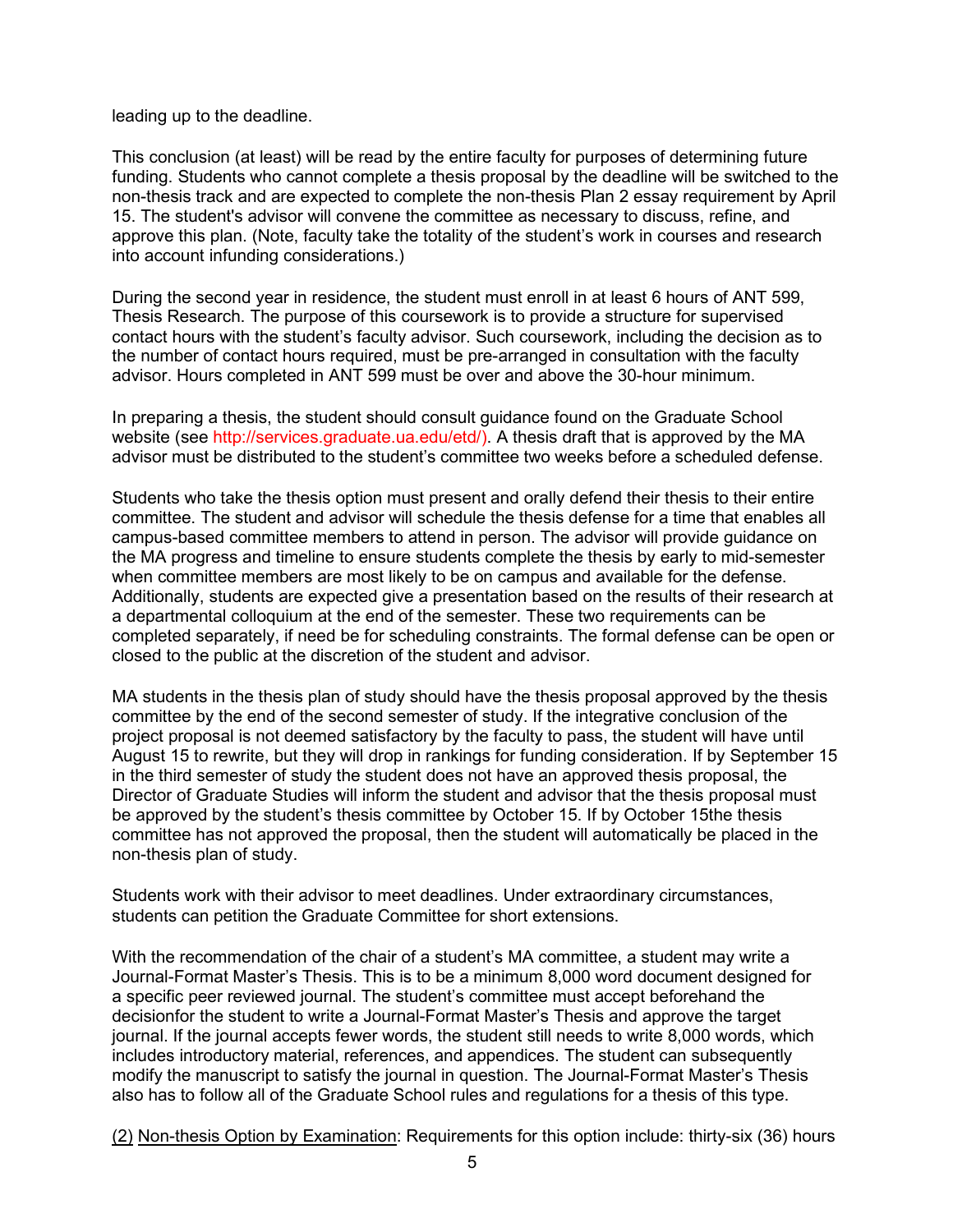of non-thesis coursework and successful completion of an 8-10 page essay by April 1 of the second semester. The essay should address the value of four-field anthropology in relation to the student's future vocational goals (or as determined in consultation with student's advisor) and as learned in Year 1 courses, drawing on (and citing) readings assigned in those courses and the four-field bibliography compiled by the faculty and distributed to the students in their first semester (similar in nature to the conclusion written by thesis-track students, outlined above). Essays will be read by the entire faculty and used to assess student progress and funding eligibility. If an integrative essay is not deemed satisfactory by the faculty to pass, the student will have until August 15 to rewrite, but they will drop in rankings for funding consideration. If the student cannot produce a satisfactory essay by August 15, they will be cut from the MA program. (Note, this essay is one of several opportunities to demonstrate progress in the program and will not be the sole criteria upon which decisions are made by faculty.)

(NOTE: Students planning to go on to a PhD program are urged to take the thesis option.)

In general, students in the MA program, in their first year, will register for courses at the 500 level. The exceptions to these are the core seminars for the first year (ANT 600, ANT 625, ANT 641, ANT 670). Courses at the 600-level other than these four core seminars are not appropriate for first-year MA students and require permission of both the student's advisor and the instructor. In their second year, other courses at the 600 level may be appropriate for MA students, depending on their plan of study. The appropriate course numbers for MA students for individual investigations and thesis research are ANT 598 and ANT 599, respectively.

Regardless of which option is chosen for the completion of the MA degree, early in the semester in which the student expects to graduate, they must apply to the Graduate School for the degree. Deadlines for this application can be found at the Graduate School website [\(http://graduate.ua.edu\)](http://graduate.ua.edu/).

#### **Dual Degree Program**

Anthropology graduate students whose interests align may choose to pursue a master's degree in public health (MPH) as a compliment to their advanced studies in anthropology. The dual degree program is offered in partnership with the Department of Health Sciences, and the concentration is Health Education and Health Promotion. Both face-to-face and online options are available for public health coursework. A culminating applied experience that is separate from thesis research is required.

**According to The University of Alabama Graduate Catalog, "All requirements for the master's degree must be completed during the six years (18 fall, spring, and summer semesters) immediately preceding the date on which the degree is to be awarded. There is no provision for an extension of the time limit beyond 6 years for master's students."**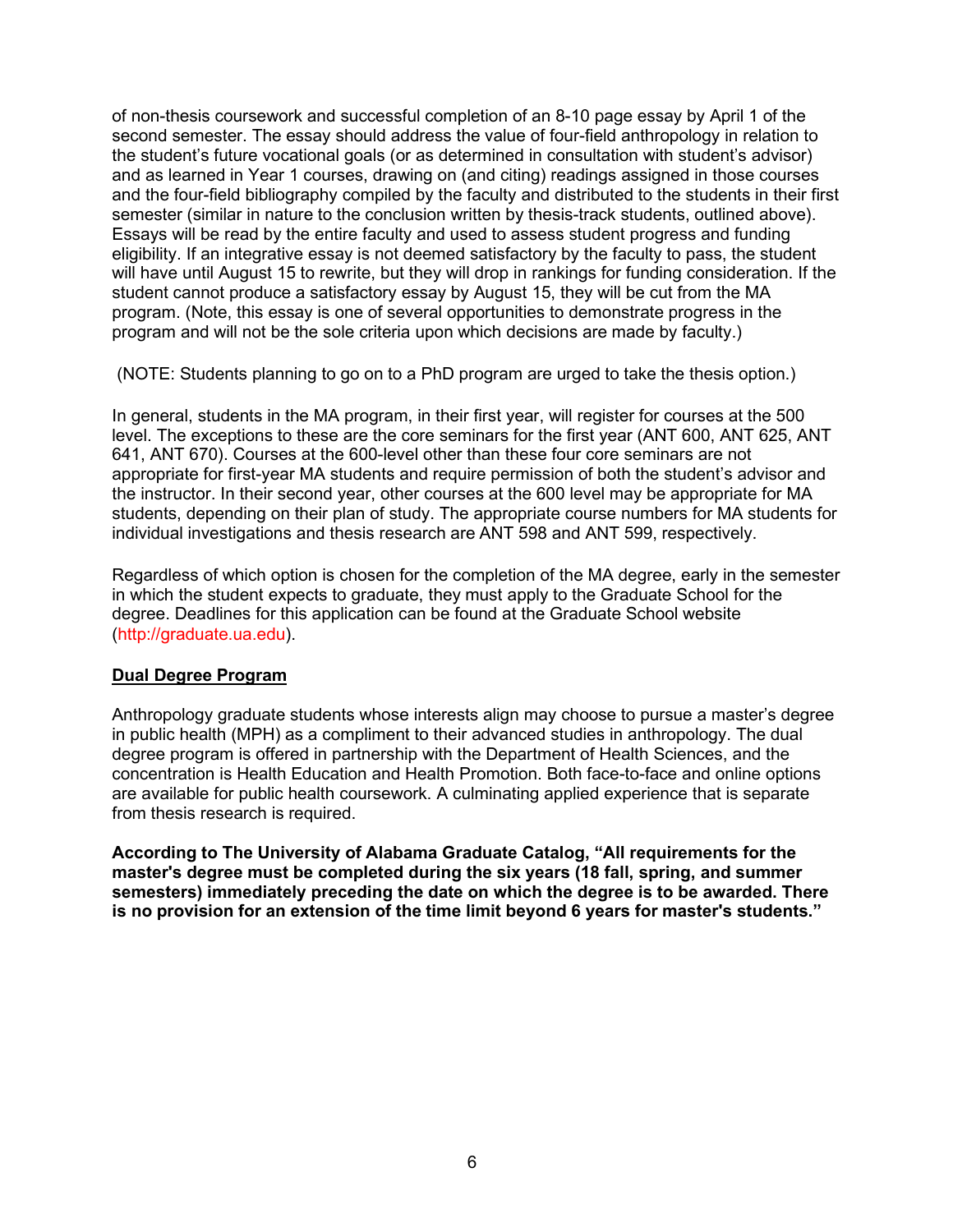# **DOCTOR OF PHILOSOPHY PROGRAM**

The Doctor of Philosophy program is characterized by two distinct foci: 1) The Archaeology of Complex Societies, pertaining to the emergence and spread of early civilizations in the Americas; and 2) Biocultural Medical Anthropology, the study of the influence of social relations and culture on psychological and biological adaptation. Our goal is to produce PhD graduates who will have acquired skills that will make them highly marketable for both academic and applied positions. Besides a cutting edge, in-depth knowledge of theory and literature in their specific subject area, students will acquire necessary skills such as teaching and grading experience, statistical competence, familiarity with numerous computer programs, grant writing ability, and foreign language reading facility. Students will have conducted firsthand research in their specific emphasis. For archaeologists this will require knowing excavation and mapping techniques, artifact analysis, GIS (geographic information systems) and other computer mapping capabilities, and familiarity with museum cataloging systems. For biocultural medical anthropology students, the skills learned for their research will include interviewing, participant observation, research design, physical and physiological measurement techniques, as well as SPSS, Anthropac, and programs for qualitative data analysis.

The UA program boasts certain unique qualities that set it apart. One obvious advantage is access to Moundville Archaeological Park, a world-class archaeological site. TheMoundville site is owned by UA in an arrangement that is virtually unique in the nation; moreover, the site is only 17 miles from the Tuscaloosa campus. Additionally, we offer biocultural perspectives from cultural anthropology, biological anthropology, psychological anthropology, and public health.

The archaeological component of the PhD program focuses on the emergence, spread, and organization of complex societies. From an archaeological perspective, complex societies are the consequence of the transformation from hunting and harvesting to food production, from an economy that moves people to food to one that moves food to people. The social, political, and economic effects of this transformation produced social orders classified by archaeologists as chiefdoms, kingdoms or early states. At the time of contact with Europeans, complex societies were found throughout the Americas. Our archaeology interests center on North America (primarily the Southeastern US), Mesoamerica, and Andean South America, three areas of the New World where ancient complex societies evolved.

The biocultural medical anthropology component of the doctoral program examines the interactions between sociocultural and biological determinants of adaptation, especially regarding physical and psychological health states. Biocultural medical anthropology, a specific approach within the more general subfield of medical anthropology, strives to understand why people grow and develop as they do and why they may be at risk for health problems. Biocultural anthropologists attempt to use research findings for the benefit of communities, as well as care providers. It is part of the largest and fastest-growing subfield within anthropology and is increasingly relevant to research and training across a number of areas, from applied health sciences and transcultural psychiatry to epidemiology and community health development. The central feature of our approach is an effort to combine the biological and cultural aspects of medical anthropology. This biocultural perspective on health and illness is essential to the study of the topics in which the Department specializes: culture change and lifestyle influences on health, gender and mental health, and fetal and childhood growth and development, among others.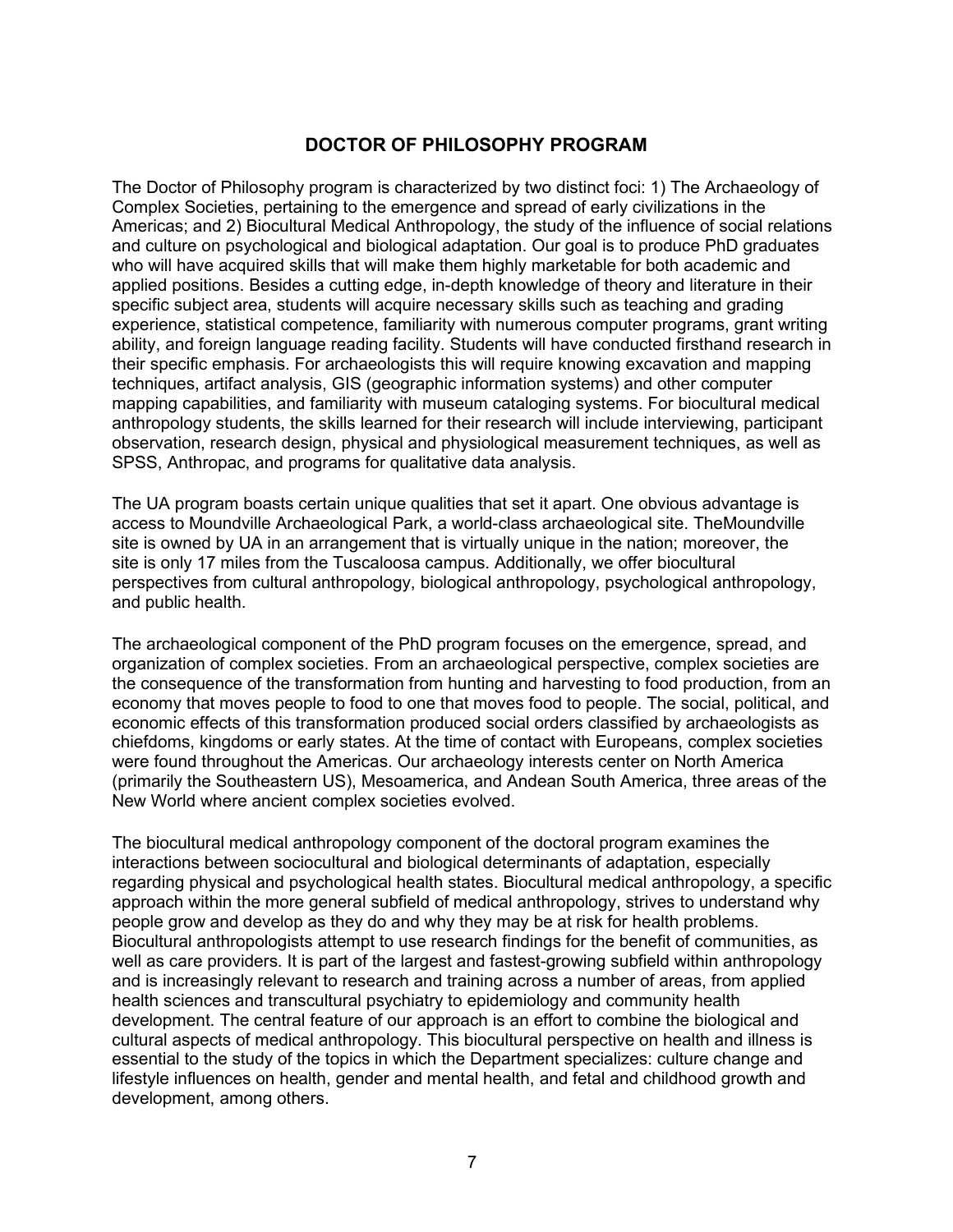#### *Summary of PhD Program Requirements*

There are two routes of entry into the PhD program: 1) from a Master's program, 2) from a BA program directly to our PhD program (D2D). Students admitted from a Master's program are guaranteed three years of funding to complete the PhD. The direct-to-doctoral (D2D) route is reserved for special cases of applicants in the top 1%. D2D acceptance guarantees funding for the five years necessary to complete coursework implicit to an MA and PhD (though an MA degree is not necessarily given without completing those requirements and submitting a thesis).

Advisor and Doctoral Committee: It is anticipated that the student will have applied to our program with the intention of working with a specific advisor. It is expected that the relationship with the advisor will be one of mentorship as the student moves toward a mastery of the craft of original research and publication and gains familiarity with the role of a colleague. The doctoral committee should be established by the end of the first semester. It will consist of no fewer than five faculty members (four members of the Anthropology Department and one member from outside the Anthropology Department), all of whom must be members of the Graduate Faculty. The outside member of the committee typically will be from a discipline other than anthropology. Under some circumstances, it may be appropriate to invite an anthropologist from another university to serve as the outside member. Approval for such action must be obtained in advance from the Director of Graduate Studies, and it is incumbent on the student and their advisor to complete the paperwork necessary to obtain a temporary appointment of the outside member to the Graduate Faculty of the University.

Course Requirements: Forty-eight semester (48) hours of graduate coursework are required for the PhD. Twenty-four (24) semester hours can be transferred from an MA program to the PhD program—hence, twenty-four (24) additional hours of coursework are required beyond the MA Note, however, that the Graduate School has specific policies on transfer of coursework from other institutions, and, if the full 24 hours of transfer credit are not accepted, the student will have to complete additional coursework during their PhD program. Doctoral students are required to take 6 hours of ANT 698: Directed Readings, but no more than 6 hours of ANT 698 may be applied toward the minimum coursework requirement. In addition, the degree requires a minimum of 24 semester hours of dissertation research (ANT 699), earned in accordance with the guidelines of the Graduate School (see the Graduate Catalog). Therefore, the distribution of credit hours for the PhD is as follows:

-24 hours transferred from MA (subject to graduate school approval)

-24 hours of coursework (6 hours of which are ANT 698: Directed Readings)

-24 hours of ANT 699 (Dissertation Research)

-Total = 72 credit hours registration

PhD students are required to have taken graduate-level coursework in at least three of the four subdisciplines in anthropology.

Required courses for the PhD program are as follows:

Required of all students in the program: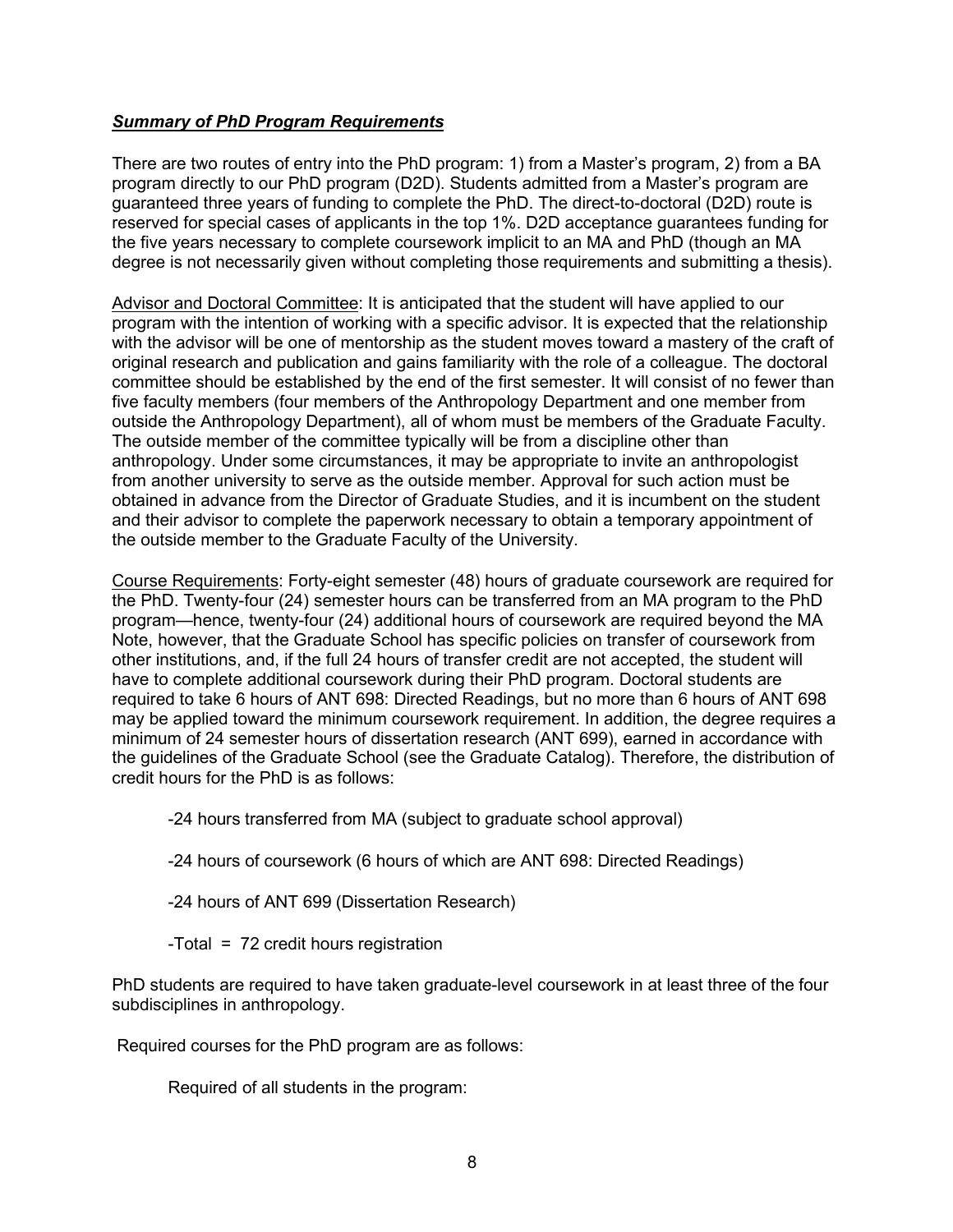• ANT 601 Advanced Research Design

Required of all students in the archaeology track:

- ANT 603 Theory and Method in Archaeology
- ANT 604 Seminar in the Archaeology of Complex Societies

Required of all students in the biocultural medical anthropology track:

- ANT 610 Theory and Method in Medical Anthropology
- ANT 612 Seminar in Biocultural Anthropology

Foreign Language Competency: A reading facility in one foreign language appropriate to the research topic must be demonstrated, either by successful completion of two semesters of foreign language coursework or by examination. The language is to be chosen by the student in consultation with their advisor. No graduate credit is earned for coursework in foreign languages taken to satisfy the language requirement (although the grade earned will still count toward the overall GPA).

Examination: Following successful completion of language requirements and prior to pursuing dissertation research, the student must pass an examination, the purpose of which is to determine the student's mastery of coursework and theory and preparation for independent research. This examination will be designed in consultation with the student's advisor and committee. The committee may require of the student the development and approval of a bibliography that provides the baseline literature on which the examination will be based. Inadequate performance on the preliminary examination can mean immediate dismissal of the student from the PhD program.

Dissertation Proposal Defense: Prior to beginning dissertation fieldwork, the student must successfully pass an oral defense of the doctoral dissertation research plan.

Admission to Candidacy and Dissertation Research: Successful completion of the examination and defense of the dissertation proposal results in a recommendation to the Dean of the Graduate School for admission to candidacy for the degree. The degree requires that applicants experience substantial ethnographic or archaeological fieldwork, consistent with the traditional emphasis in Americanist anthropology. There are no specific requirements concerning the duration of such fieldwork, though it is expected to last from 3 to 12 months.

Dissertation Defense: Upon completion of the dissertation research, the student must complete a written dissertation. The dissertation is subject to the final approval of the student's entire committee. The dissertation must be distributed to the dissertation committee at least 4 weeks prior to the defense, except under exceptional circumstances by agreement of the committee. Then, the student must successfully defend the work in the format of a presentation to the faculty. The date and time for this oral defense will be publicized at least two weeks in advance of its occurrence. The student's committee will attend, as well as any interested faculty from the University community.

In anticipation of a successful defense and early in the semester in which the student expects to graduate, they must apply to the Graduate School for the degree.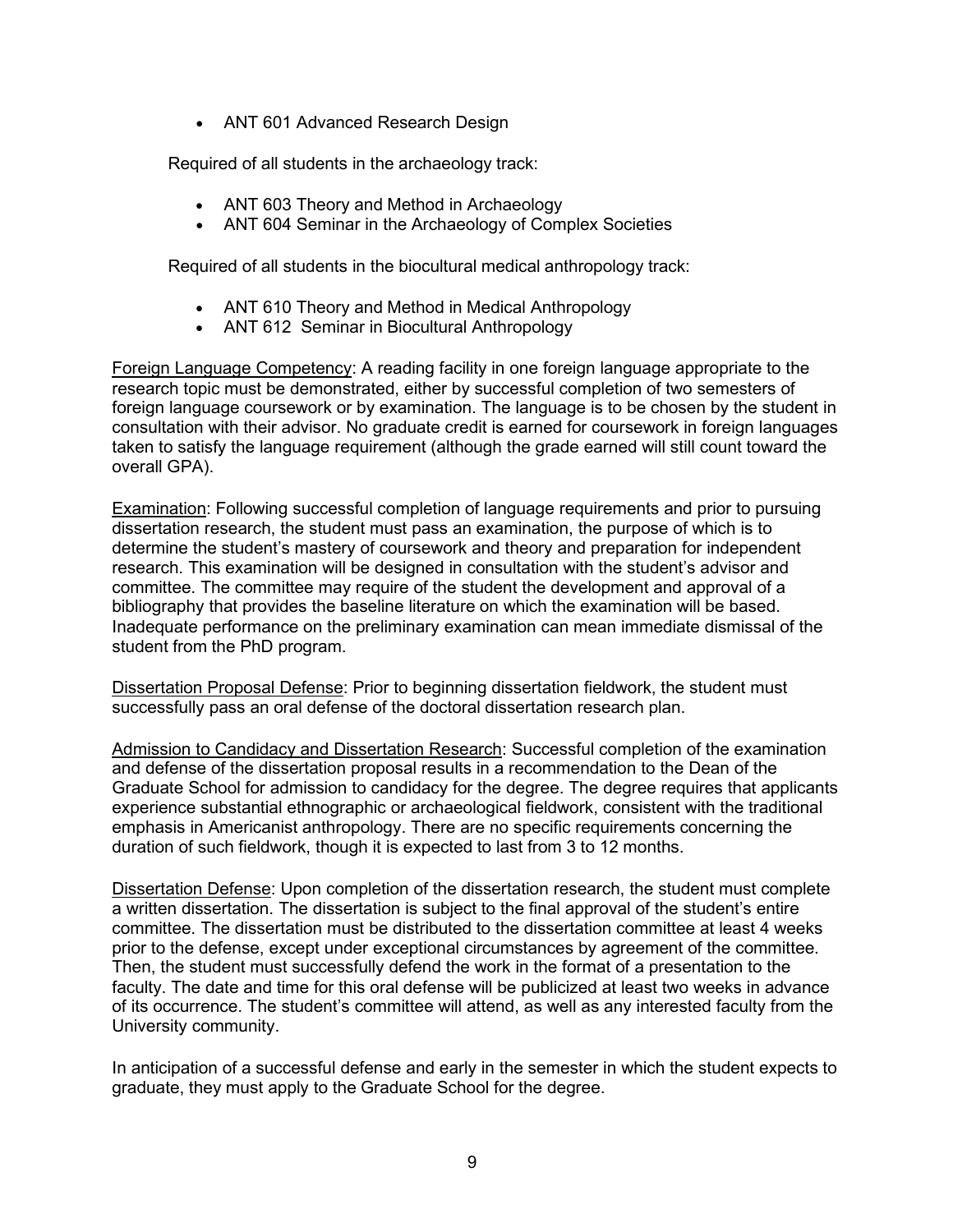**According to The University of Alabama Graduate Catalog:**

**All requirements for the doctoral degree must be completed within nine years (27 fall, spring, and summer semesters) following admission to the doctoral program, with the following specific exception approved by the Graduate Council: Modern Languages and Classics (ten years if entering the doctoral program with a baccalaureate, not master's, degree).**

**Previous graduate credit may be applied to the doctoral degree if the credit was earned during the six-year period (not seven years) prior to admission to the doctoral program or accepted by the Graduate School as part of Option 2. Such credit must be identified clearly on the** [Outline of PhD Program \(Plan of Study\)](http://services.graduate.ua.edu/academics/forms/outline_phd.pdf) **and requires Graduate School approval. Only those students graduating within the time limit for their doctoral program may apply previously approved graduate credit to the doctoral degree. Revalidation (recertification) of any expired course credit is not an option.**

The following information regarding registration for doctoral students at the dissertation level is taken directly from the Graduate Catalog:

The Catalog section on Continuous Dissertation Registration for Doctoral Students states that, "Once a student has met the requirements for admission to candidacy, received approval for the dissertation research proposal, or initiated enrollment in 699 (dissertation research for a doctoral degree), the student must pursue completion of the dissertation without interruption by enrolling each fall and spring semester of the academic year for at least 3 hours of dissertation research. Summer enrollment for 699 Dissertation Research is expected if the student is working on the dissertation and using any University facilities or resources, including faculty time…The amount of dissertation research for which a student enrolls in any given semester should be commensurate with the progress a student is expected to make on the dissertation, as well as reflective of the extent to which University facilities and faculty time are invested in the proposed activities. To assist faculty and students in determining the appropriate registration for doctoral research, the following guidelines are recommended. **Three semester hours.** Little or no progress will be made on the dissertation, only minimal use of University facilities will be involved, and/or there will be only slight faculty contact with the student; the work and writing of the dissertation are complete and only final grammatical corrections and the oral examination on the dissertation remain to be accomplished. **Six semester hours.** The student will be devoting approximately one-half of a full-time academic load to the dissertation. Moderate progress on the dissertation is expected of the candidate, only limited use of University facilities will be involved, and/or faculty contact with the student will be limited. **Nine semester hours.** The student will be devoting approximately three-fourths of a full-time load to the dissertation. Substantial progress on the dissertation is expected of the student, there will be major use of University facilities, and/or considerable faculty contact with the candidate is anticipated. **Twelve semester hours.** The student will be working full-time academic on the dissertation. Extensive progress on the dissertation is expected, there will be considerable use of University facilities, and/or faculty contact with the student will be extensive."

If certain conditions are met for the student's final semester, the student may qualify to enroll for fewer than 3 hours of 699 dissertation research but only in that final semester (see table below).

#### **Final-Semester Dissertation (699) Minimum Registration Hours**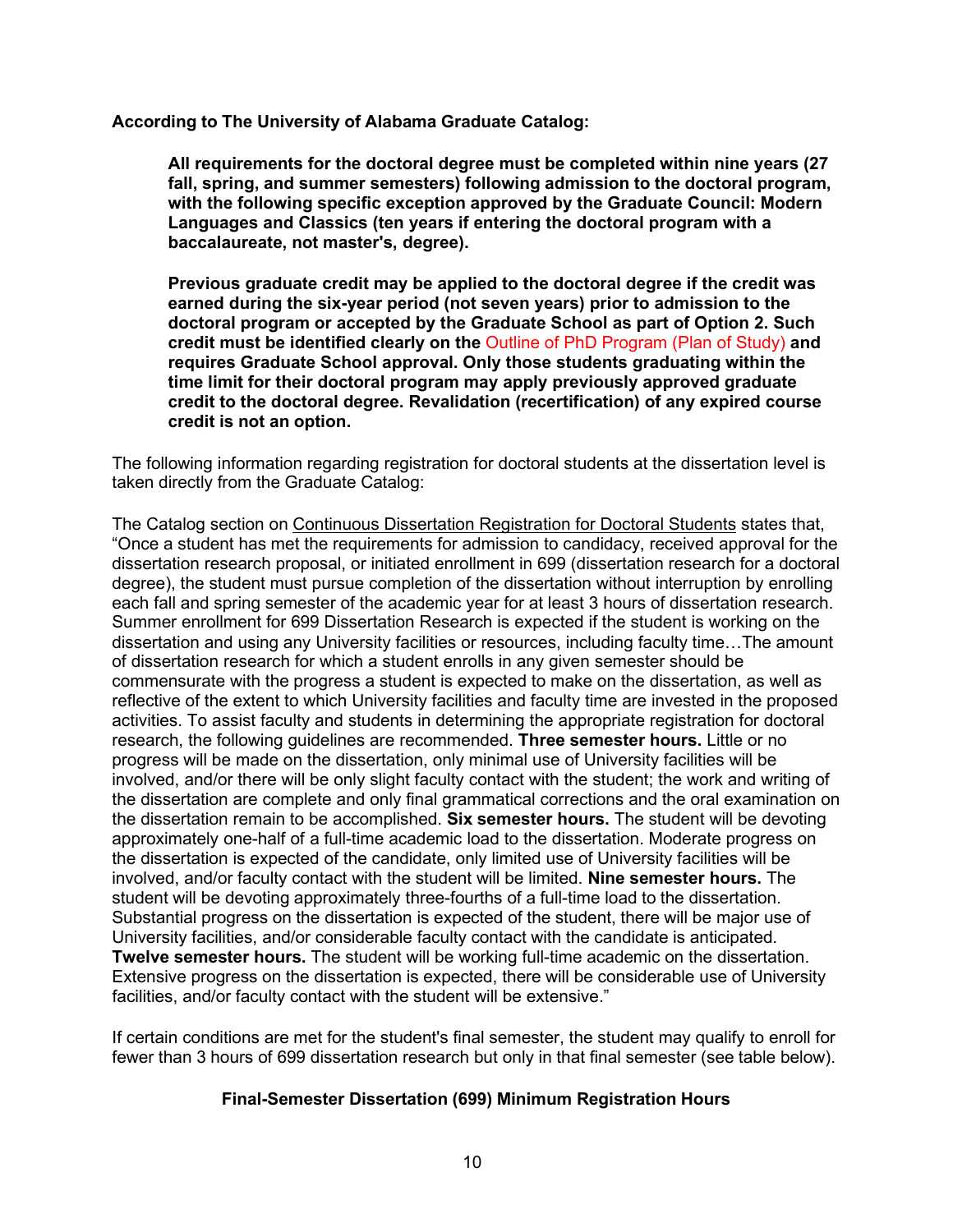| When was the completed electronic dissertation submitted to the<br>Graduate School?                                                                                                                                                                                                                                | Minimum hours of<br>699 registration<br>required in the final<br>semester |
|--------------------------------------------------------------------------------------------------------------------------------------------------------------------------------------------------------------------------------------------------------------------------------------------------------------------|---------------------------------------------------------------------------|
| By 4:45 p.m. on the last-possible day for instructors to post<br>grades for the semester before the student's final semester<br>(date published in the **University Academic Calendar)                                                                                                                             |                                                                           |
| After 4:45 p.m. on the last-possible day for instructors to<br>post grades for the semester before the student's final<br>semester, but before 4:45 p.m. on the last-possible day to<br>register or add a course for the student's final semester<br>(both dates published in the University Academic<br>Calendar) |                                                                           |
| After 4:45 p.m. on the last-possible day to register or add a<br>course for the student's final semester (date published in<br>the University Academic Calendar)                                                                                                                                                   | 3                                                                         |

#### **Dual Degree Program**

Anthropology graduate students whose interests align may choose to pursue a master's degree in public health (MPH) as a compliment to their advanced studies in anthropology. The dual degree program is offered in partnership with the Department of Health Sciences, and the concentration is Health Education and Health Promotion. Both face-to-face and online options are available for public health coursework. A culminating applied experience that is separate from dissertation research is required.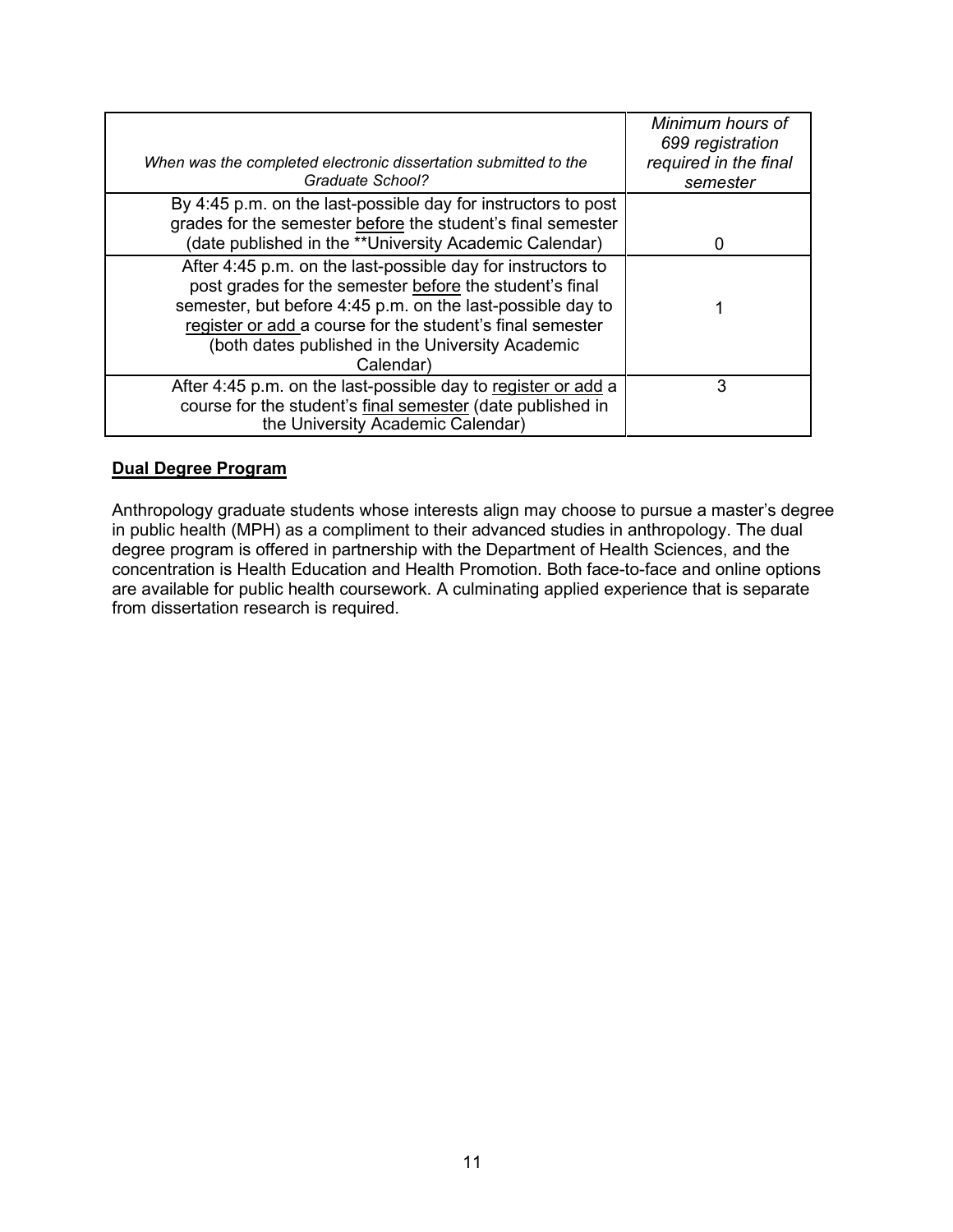# **FUNDING – GRADUATE ASSISTANTSHIPS AND FELLOWSHIPS**

Several sources of funding in the graduate program are available to both students in the MA program and the PhD program. These include stipends to support graduate study and funding for research and travel. A departmental webpage [\(https://anthropology.ua.edu/student](https://anthropology.ua.edu/student-resources/financial-assistance-research-and-travel-grants/)[resources/financial-assistance-research-and-travel-grants/\)](https://anthropology.ua.edu/student-resources/financial-assistance-research-and-travel-grants/) provides information on some possible sources of financial assistance and funding.

#### *Graduate Teaching and Research Assistantships*

All students in the program are eligible for funding via .5 FTE (Full Time Equivalent) Graduate Teaching Assistantships (GTAs). These carry a 9-month stipend determined by the University on an annual basis, plus payment of tuition, and funds that may be applied to the purchase of optional University-provided health insurance (note: the purchase of insurance is mandatory for international students). On occasion, the Department will split a .5 GTA into two .25 GTAs, which then pay a 9-month stipend at half the rate established for a .5 GTA, plus 50% of tuition and 50% of the cost of optional health insurance. Students holding a .5 FTE GTA are limited to registering for 9 credit hours of graduate study per semester.

GTAs are employees of the University and are assigned duties by the Department. Duties can include direct student teaching and assisting professors in instruction. GTAs are responsible for providing relevant feedback and documentation when contacted by departmental staff to guarantee initiation of their stipend payments. In addition, the Graduate School hosts a compulsory workshop for all new GTAs. The workshop is ordinarily scheduled for a two-day period during the week before fall classes begin.

Additional GTA openings for non-academic departments are listed on the Student Jobs website [\(http://financialaffairs.ua.edu/hr/student/jobs/pages/studentjobs\\_search.html\)](http://financialaffairs.ua.edu/hr/student/jobs/pages/studentjobs_search.html). Work study positions may be available for students who qualify for the Federal Work Study Program through the Financial Aid Office.

Faculty in the Anthropology Department also may fund graduate students as Graduate Research Assistants (GRAs), financed by externally sponsored research these faculty are conducting. GRA stipend and benefit levels may vary from those of GTAs. GRA responsibilities vary widely. When a GRA is offered, the supervising faculty member will notify the student of provisions of the offer and requirements if the offer is accepted. Selection of students for GRAs is separate from the process of awarding GTAs, as GRA offers are made by individual faculty.

All students applying to either of the graduate programs will be considered for funding. For students applying to the program, funding decisions are made by Department faculty based on recommendations from the Graduate Studies Committee. The Committee considers all information in the student's record, including GPA, recommendations, statement of purpose, and other features of the student's undergraduate and graduate record. Students are ranked based on these criteria, and available funds are distributed based on that ranking.

For students in the MA program, funds are re-allocated on a yearly basis. For continuing MA students, funding decisions are made after the completion of the integrative essay/proposal conclusion at the end of the first year. Decisions to continue funding a student are made based on the student's performance during the year (as evidenced by their grades and the reports of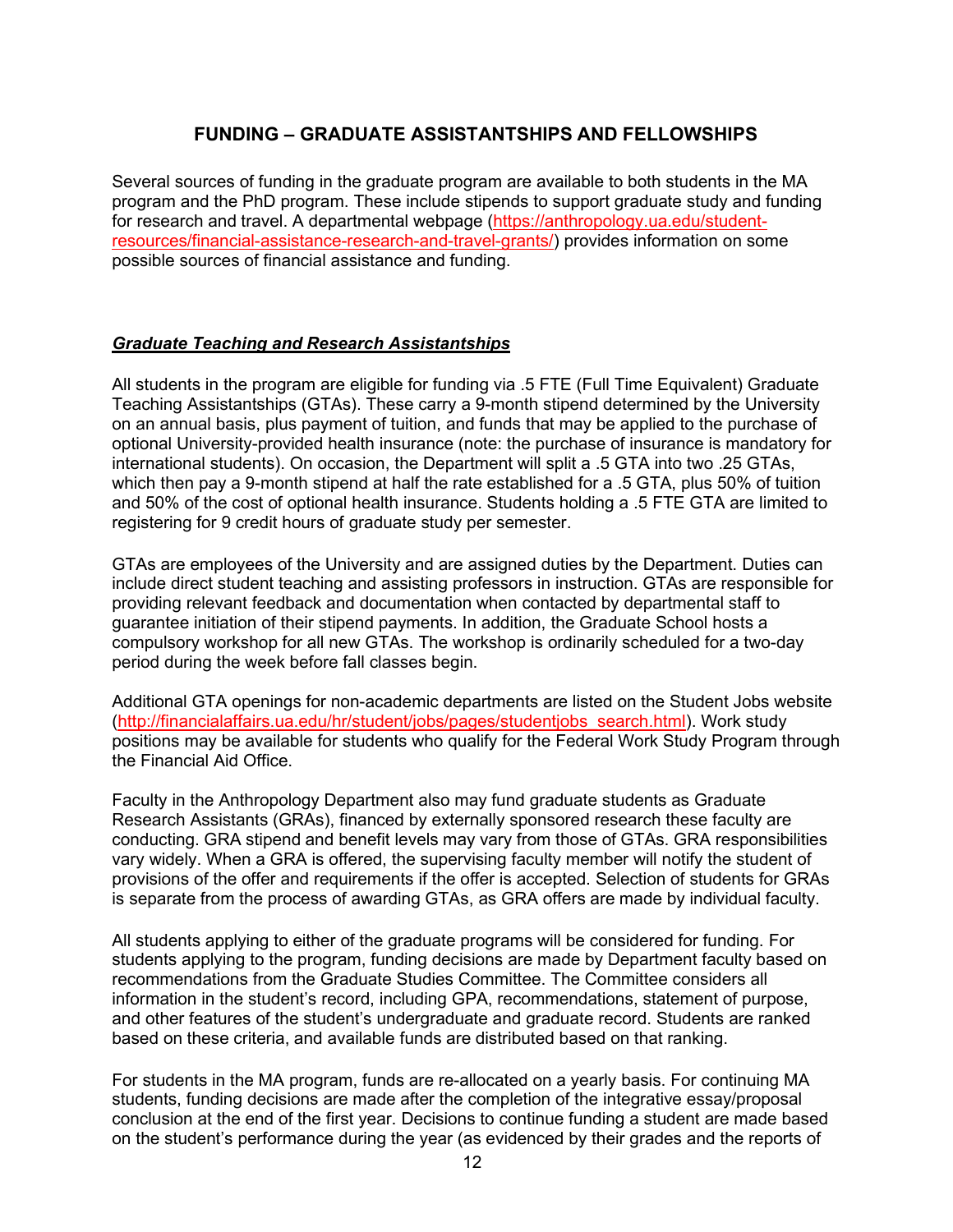faculty), their performance on the essay, and the availability of funding.

Students entering the PhD program are guaranteed three years of funding, subject to adequate academic progress. Funding from the Department beyond the first three years is contingent upon the availability of funds. PhD students are strongly encouraged to begin exploring alternative sources of funding upon their acceptance into the program.

#### *Graduate Council Fellowships*

The Graduate Council of the Graduate School annually awards two types of Graduate Council Fellowships (GCF) on a competitive basis. These fellowships pay a stipend of \$15,000, plus tuition. Students funded by these fellowships have no duties but to work on their degrees and are required to register for 12 credit hours of graduate study.

There are two types of GCF awards—Regular GCF or Capstone GCF. A Regular GCF is a twoyear award, consisting of one fellowship year paid for by the Graduate School and one year as a GTA funded or arranged by the Department. One type of Regular GCF is awarded solely to students returning to the graduate program based on one of three eligibility criteria (in last year of dissertation, assisting faculty with externally funded research, or assisting faculty with writing proposal for external funding) and nomination by the Department. This GCF nomination takes place in December and is initiated by the Department.

The Capstone GCF is only offered to new graduate students and involves three years of fellowship funding by the Graduate School with two year of GTA funding arranged by the Department in alternating years.

For both types of GCF, there are three rounds of GCF nominations, occurring in January, February, and March of each spring semester. The remaining three rounds of Graduate Council Fellowships each spring semester are for recruiting new students to the graduate programs. Because the Anthropology Department has both an MA and a PhD program, the Department can nominate up to three students for each of the four GCF rounds. Nominations are determined by the Graduate Director in consultation with the Graduate Committee and Department Chair. For students applying to the programs, all student application materials are important sources of information in crafting nomination letters.

#### *Other Graduate School Fellowships*

The National Alumni Association (NAA) funds graduate fellowships based on income from UA specialty license plates. To be eligible for these fellowships, a student must be a resident of the state of Alabama. Nominations for these fellowships are solicited in four rounds in the exact same manner and timeline as the GCFs. Decisions on who to nominate are made by the Graduate Studies Committee, so students should not apply independently. The stipend for NAA fellowships are \$15,000, plus all tuition and fees. Students have no duties other than to pursue their graduate studies and are required to register for 12 semester credit hours.

The Graduate School funds a limited number of McNair Graduate Fellowships. These are awarded competitively based on departmental nominations, student statements, and letters of recommendation. As with other fellowships, students should not apply directly to the Graduate School. There are two types of McNair Graduate Fellowships—Regular McNair and Capstone McNair, which are structured the same ways as the Regular and Capstone GCFs described above. McNair Graduate Fellowships are preferentially awarded to students who were McNair Fellows at the undergraduate level, are low income AND first-generation college students, or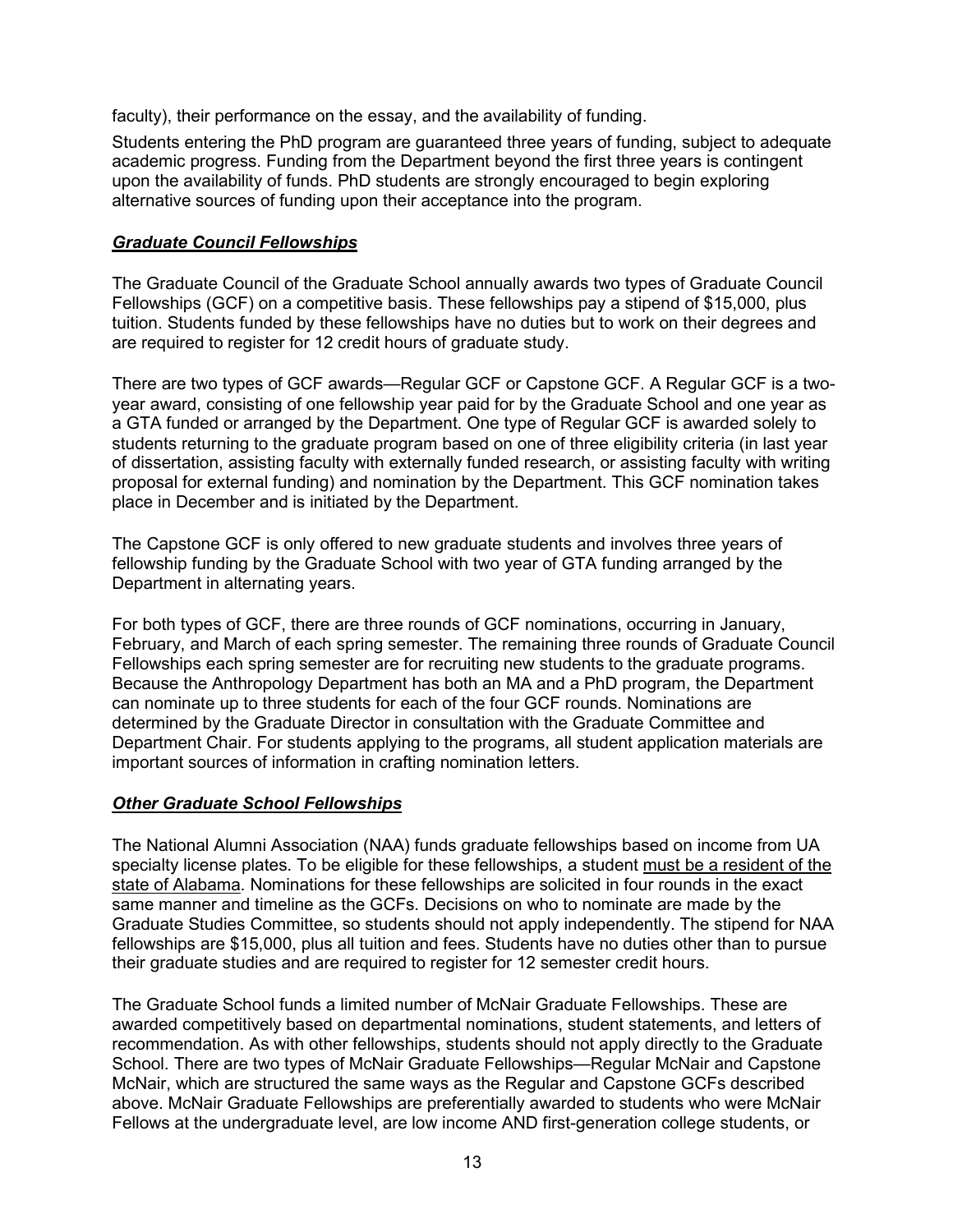are members of groups traditionally underrepresented in graduate education. However, in some cases students who meet McNair eligibility requirements despite not having been McNair Fellows can apply. More details about this fellowship can be found at the Graduate School website.

## *Other University Funding Sources*

There are other sources of funding within the University. Some University programs have GTA and GRA positions available but do not have graduate programs from which to fill those positions. The Southern Regional Education Board (SREB) awards a limited number of research or dissertation writing fellowships through the University as well. Students are encouraged to explore these sources for potential graduate funding.

## *Intramural Research and Travel Support*

The Graduate Student Conference and Research Fund (CRF) from the Graduate School provides funding during three rounds per academic year, with deadlines of August 31, January 31, and April 30, for fall, spring, and summer semesters, respectively. Students apply directly for these funds through the Grad Services website, which must be approved by the student's faculty advisor. CRF support by the Graduate School is generally matched by combined contributions from the Department and College of Arts & Sciences. Therefore, the Graduate Committee requests these applications be submitted a few weeks prior to the Graduate School deadline, ranks these to determine how much the Department can contribute to each applicant. A&S generally matches up to the amount provided by the Department, and the Graduate School matches the combined Department and A&S amount. Because these funds are limited, students can only apply for one Conference grant and one Research grant each year.

# *Extramural Funding*

This refers to sources of funding external to the University. The best resource for extramural funding is to set up an account to receive automated message through the University's PIVOT program: [https://pivot.proquest.com/funding\\_main](https://pivot.proquest.com/funding_main)

In general, extramural resources are relatively limited for MA students, although one option is the National Science Foundation Graduate Research Fellowship Program. These fellowships are awarded to undergraduate students entering a graduate program or to students who are in their first year of graduate study. They offer multi-year stipends.

Students in and/or entering the PhD program should explore a number of extramural funding options, including (but not limited to) National Research Service Awards (NRSA) from the National Institutes of Health; the Social Science Research Council; the Fulbright program (including Fulbright and Fulbright-Hays fellowships); National Science Foundation Graduate Research Fellowships; and, depending on the student's area of research, specialty organizations such as the American Heart Association or the American Diabetes Association. Given the limited nature of the graduate support available at the University, it is the student's responsibility to explore additional sources of funding.

With respect to funding for dissertation research, some of the fellowships noted above (e.g., the NRSA, Fulbright) also provide funding for research, as well as a graduate study stipend. **Other**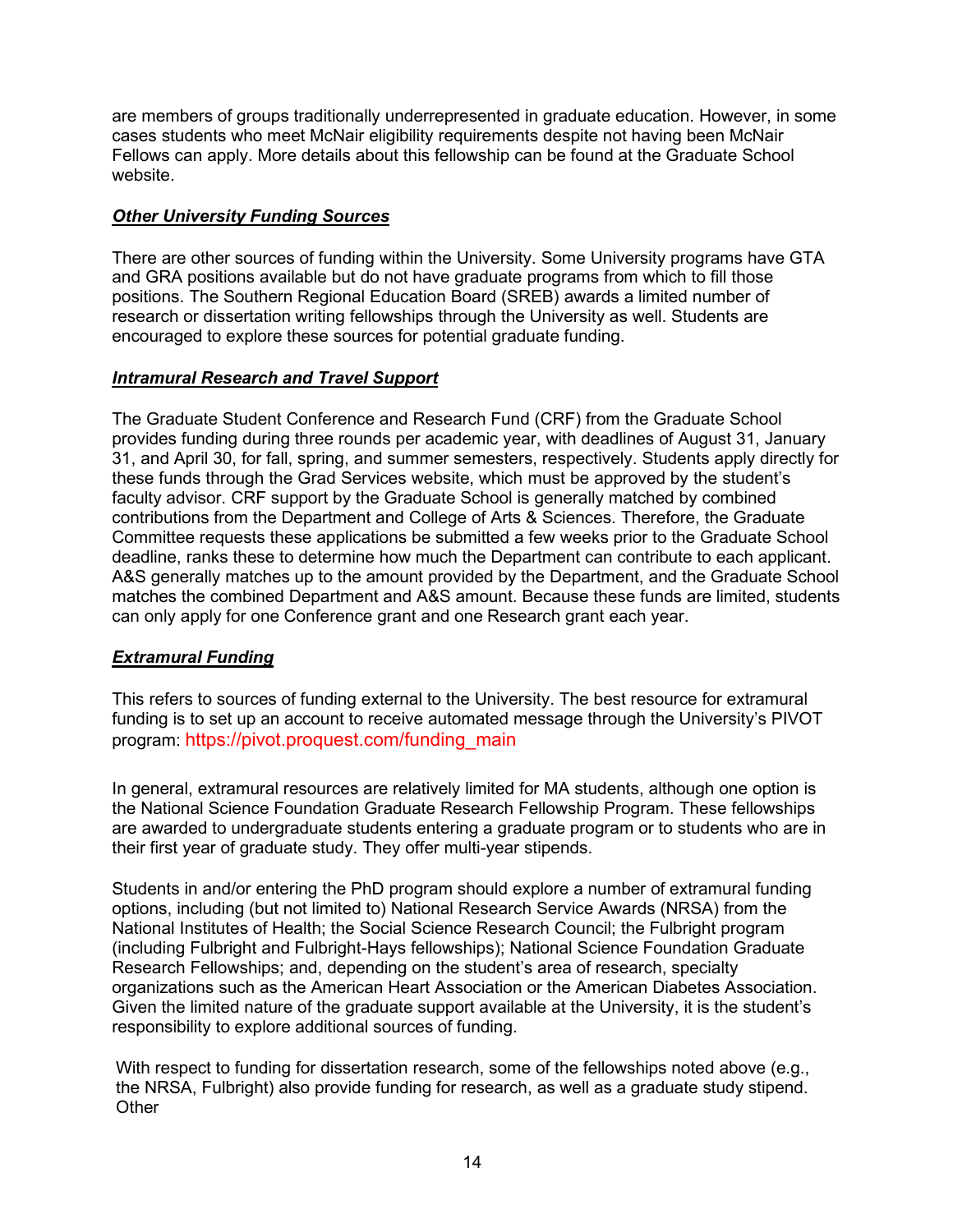sources of funding specifically for dissertation research include the Doctoral Dissertation Research Improvement Grant from the National Science Foundation, as well as funding from the Wenner Gren Foundation, National Geographic, and the Social Science Research Council.It is expected that all PhD students will actively pursue funding for their dissertation research, from these and other sources.

## *To Re-classify as an Alabama Resident*

A student may petition the University to be re-classified as an Alabama resident. Such reclassification is advantageous to the student, the Department, and the University, in that the payment for tuition and fees that accompanies GTAs, GRAs, and other fellowships is substantially reduced (note that these are real funds) and hence frees up money within the Graduate School for other uses. Also, some awards received by a student (e.g., an NSF Dissertation Improvement Grant) may not carry funds for tuition and fees, which then become the responsibility of the student. Information is available from the Office of the University Registrar. It is the student's responsibility to initiate this process.

### *Departmental, College, and University Awards*

The Vernon James Knight Endowed Scholarship in Anthropology is awarded to graduate students enrolled in the anthropology graduate program and who are conducting research on the anthropology of art and design, with a preference for iconography projects. Secondary consideration shall be given to undergraduate majors with the same research interests.

David and Elizabeth DeJarnette Endowed Scholarship in Anthropology – This scholarship, established in 1993, is presented annually to a student of promise who is conducting research on the archaeology of prehistoric Moundville or Mesoamerica. The award is made by a committee organized for that purpose and includes the Dean of the College of Arts & Sciences, the Executive Director of the University of Alabama Museums, and the Chair of the Anthropology Department. Application forms are available within the Department and a research proposal is a part of the application.

The Allen R. Maxwell Endowed Anthropology Scholarship is awarded to students pursuing a degree in Anthropology. As per the Memorandum of Agreement, "Priority of consideration shall be given to doctoral students conducting fieldwork in ethnographic and/or linguistic anthropological research. Strong preference shall be given to students within the Department of Anthropology in need of support to conduct dissertation related fieldwork and who have sought external funding for their work. Second priority will be given to master's students conducting ethnographic and/or linguistic research. If no graduate students can be awarded the scholarship, undergraduate students studying cultural or linguistic anthropology may be awarded the scholarship." The scholarship committee will consider financial need, but not necessarily as defined by federal guidelines. The recipient must be enrolled on a full-time basis. Application forms are available within the department and a research proposal is required.

Richard A. Krause Award – This award is given to the outstanding graduate student in the Department for that year. Student achievement may be in the areas of research, teaching, and/or service, especially to the Department. A student shall be nominated by a faculty member by a memorandum to the Director of Graduate Studies outlining the accomplishments of the student and including relevant supporting material. The Graduate Studies Committee will then recommend a recipient to the faculty.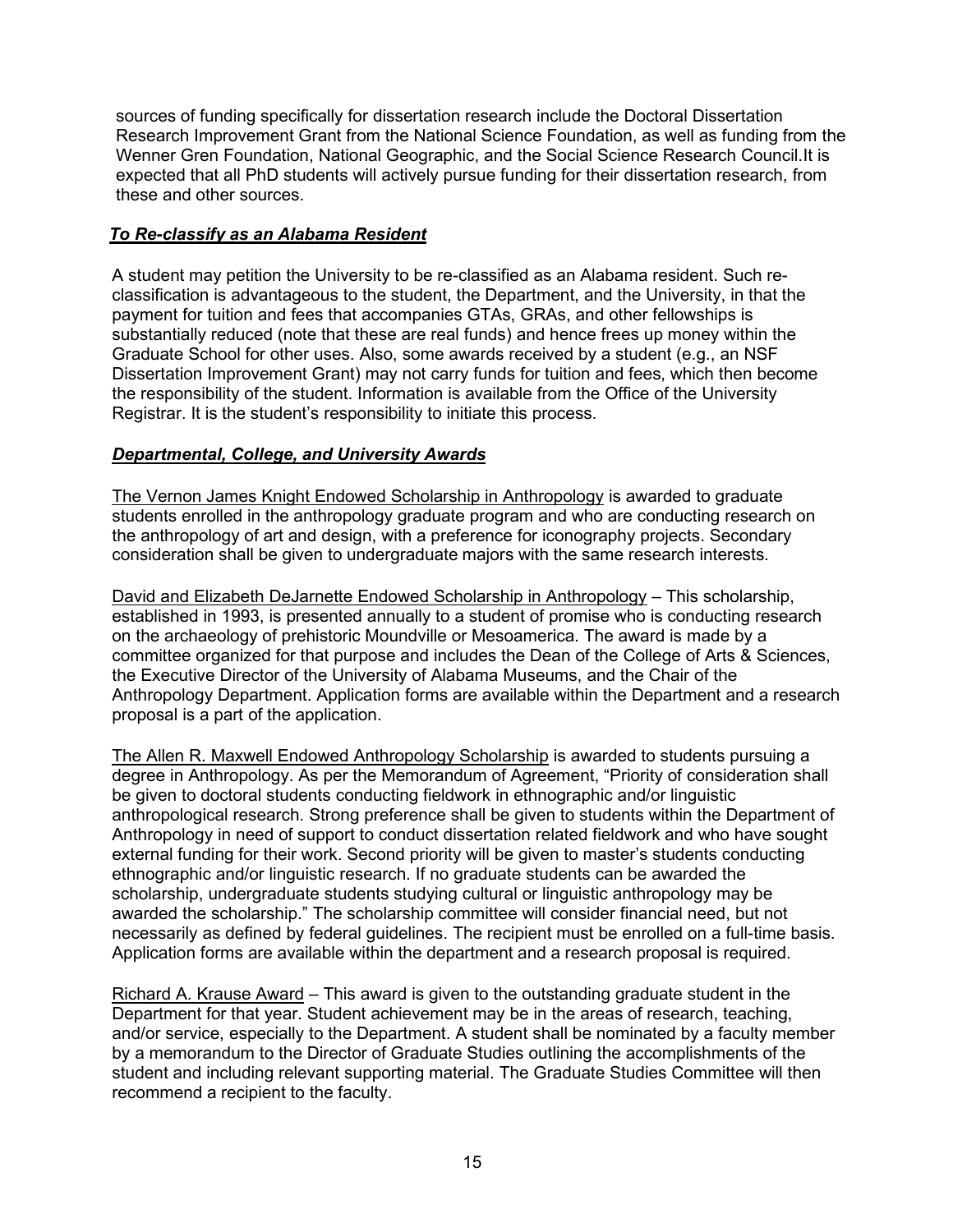The John Cottier Endowed Scholarship in Anthropology is awarded to graduate students who are studying Southeastern United States archaeology as defined by the Southeastern Archaeological Conference. The Dr. Milady Murphy Endowed Scholarship in the Anthropology of Health and Wellness is specifically designed to support anthropology graduate students who are conducting researchon the anthropology of health, illness, and wellness.

The Panamerican Consultants, Inc. Award is a graduate student paper competition with a monetary prize. Archaeology graduate students submit papers for review by a faculty committee, and the winner receives recognition at our annual Holiday party in December.

College and University MA Student Awards – The College of Arts & Sciences and the University of Alabama give awards in the areas of Outstanding Teaching by an MA Student, Outstanding Service by an MA Student, Outstanding Research by an MA Student, and Outstanding MA Thesis. The Department can nominate students in each of these three categories. A committee of the College of Arts & Sciences then selects an awardee from among those nominated by all A & S departments (there are three awards in each category, corresponding to the A & S divisions of natural sciences, social sciences, and arts and humanities). The A & S awardees then move forward to be considered for the University-level award. The Department generally provides a financial award to recipients of the Department-level awards at the annual holiday party.

College and University PhD Student Awards - The College of Arts & Sciences and the University of Alabama give awards in the areas of Outstanding Teaching by a PhD Student, Outstanding Service by a PhD Student, Outstanding Research by a PhD Student, and Outstanding PhD Dissertation. The Department can nominate students in each of these three categories. A committee of the College of Arts & Sciences then selects an awardee from among those nominated by all A & S departments (there are three awards in each category, corresponding to the A & S divisions of natural sciences, social sciences, and arts and humanities). The A & S awardees then move forward to be considered for the University-level award. The Department generally provides a financial award to recipients of the Departmentlevel awards at the annual holiday party.

# **DEPARTMENTAL POLICIES**

#### *Departmental Colloquia*

Throughout the year departmental colloquia are held, including special presentations by anthropologists and other scholars from outside the university; presentations of current research by departmental faculty and faculty from other schools and divisions; and presentations of current research by graduate students. *Attendance at departmental colloquia is mandatory.*

#### *Procedures*

There are relatively few strict procedures that constrain the freedom of graduate study within the Department. There are, however, some questions of record keeping and notification that must be attended to in order to smooth the process. For many of these issues, what is most important is for the student to keep the departmental graduate program informed so that pertinent information can be entered into the graduate studies database. Keeping this database updated is essential. Ms. Missy Sartain is the primary contact person on the departmental staff in charge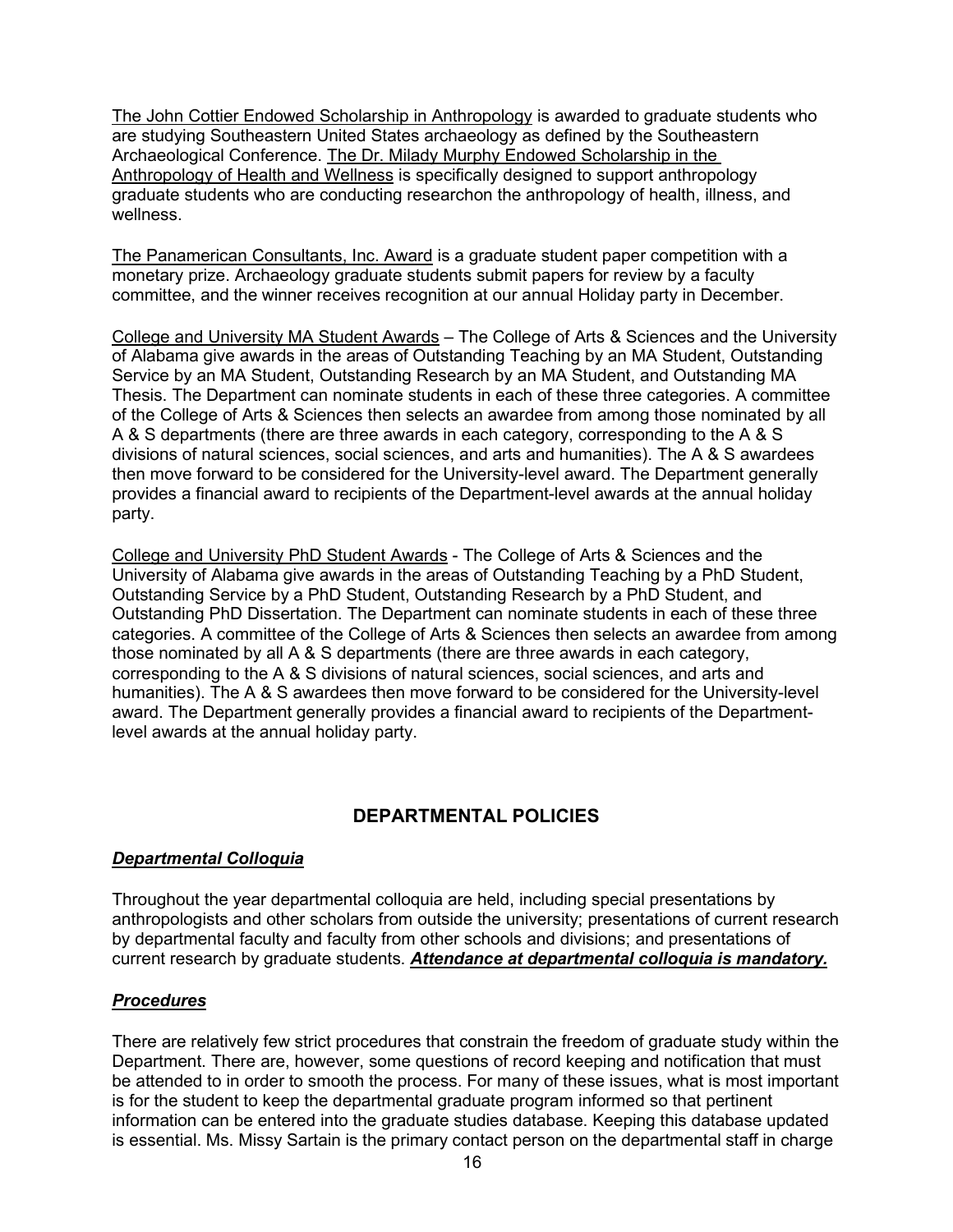of maintaining the database, and Ms. Sartain should be informed when an important event has occurred (e.g., naming members of one's committee). Alternatively, Dr. Blair can assist.

Additionally, there are a number of forms that must be filed with the Graduate School with respect to admission to candidacy for the degree, composition of committees, and others. All of these forms must be checked for accuracy and completeness by either Ms. Sartain or Dr. Blair prior to submission to the Graduate School, and copies will be put into the student's file.

All MA and PhD students will complete and submit online an annual Graduate Student Activity Report (SAR). The form is a checklist of the scheduled requirements for completion of the MA and PhD degree, covers non-degree accomplishments such as papers published or presented, and includes space for a brief written evaluation and expectations for the following year. All MA and PhD students must submit the form to the Director of Graduate Studies annually by March 15. The form will allow the Grad Director to compile and update a database to track student progress, identify students in trouble, and provide faculty with information for the annual review of student funding.

The following defines policies and procedures in terms of a timeline illustrating a typical passage through the graduate program. In what follows, a double asterisk (\*\*) indicates that the information needs to be entered into the graduate studies database.

#### *MA – 1st Year*

- General: Complete required core graduate seminars in three of four subfields
- August
	- o Arrival on campus
	- $\circ$  All new GTAs are required to attend the GTA training offered by the Graduate School and separate legal training offered by the College of Arts & Sciences
	- o Departmental orientation for incoming MA students
	- o Departmental potluck/party
- September
	- $\circ$  Students should meet with their advisors and begin to identify areas of research interest in anticipation of developing an MA thesis proposal (if thesis-track)
	- o Prepare application for NSF GRFP
- October
	- o October 15: Deadline to submit NSF GRFP proposal
- November
	- o Record change in advisor, if changed
- December
	- $\circ$  Thesis-track students should plan their MA committee and obtain the consent of members
- January
	- $\circ$  Prepare application for CRF if funding is needed for summer research
- January-March
	- $\circ$  Prepare thesis proposal (thesis-track) or integrative essay (non-thesis track)
- March
	- o Prepare application for research funding to the Graduate School and to the GSA
- April
	- o April 1: Thesis proposal/integrative essay due to Graduate Director
	- o Prepare CRF proposal for summer research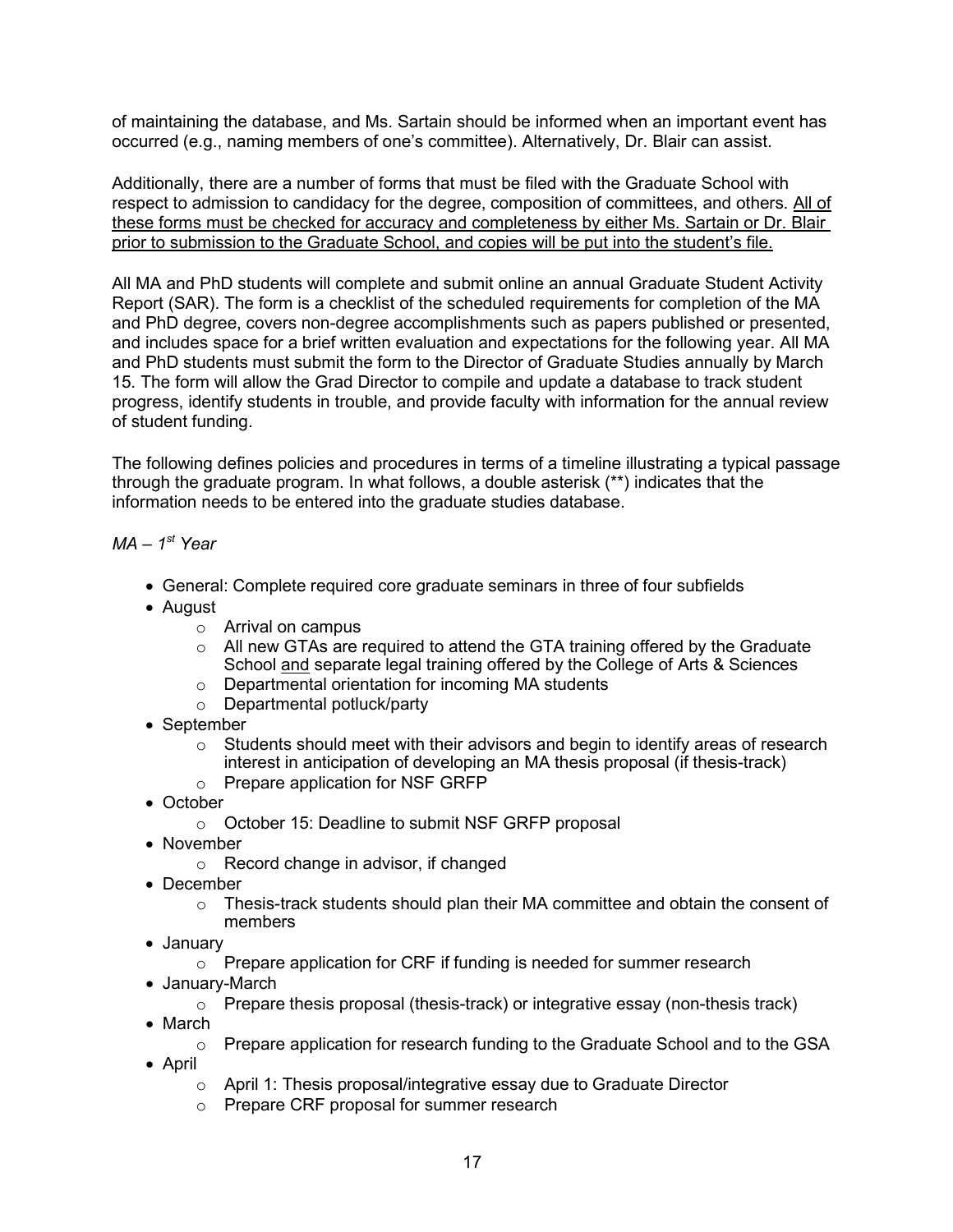- March-May
	- o Thesis proposal presentation
- May August
	- o Thesis research
	- $\circ$  NOTE: Students who have been employed for two semesters as a .5 FTE GRA may register for one summer session and are eligible to pay in-state tuition. Students must submit a request for the out-of-state waiver to Ms. Sartain no later than March 1st.

```
MA – 2nd Year
```
- General: Complete required hours of coursework with courses that support your research area.
- August-September
	- o Departmental potluck/party
	- $\circ$  Be ready with applications for travel funding (CRF) if a paper/poster is to be presented at a fall meeting
- October 15
	- $\circ$  Hard deadline for approval of a thesis proposal; if not presented to and approved by the committee by this time, the student is automatically shifted to the non-thesis option
- First semester
	- $\circ$  Complete options: language proficiency exam or specialized research skill
	- $\circ$  Begin data analysis and write-up for MA thesis
- January
	- $\circ$  Application for degree forms must be on file in the Graduate School for May graduation
	- $\circ$  Be ready with applications for travel funding (CRF) if a paper is to be presented at a spring meeting
- February
	- $\circ$  Have draft of thesis ready for distribution to the committee if a May graduation is anticipated
- March
	- $\circ$  Submit completed/signed thesis to the Graduate School (NOTE: specific dates change from year-to-year; check the Graduate School website.)
	- o Present thesis colloquium/defense
- May
	- o Graduation

#### *PhD – 1st Year*

- General: Complete required core coursework for PhD
- August-September
	- $\circ$  If new GTA, attend Graduate School GTA orientation and separate legal training offered by the College of Arts & Sciences
	- o Attend Department orientation for incoming PhD students
	- Departmental potluck/party<br>○ Begin development of docto
	- $\circ$  Begin development of doctoral dissertation research proposal<br> $\circ$  Be ready with applications for travel funding if a paper is to be
	- Be ready with applications for travel funding if a paper is to be presented at a fall meeting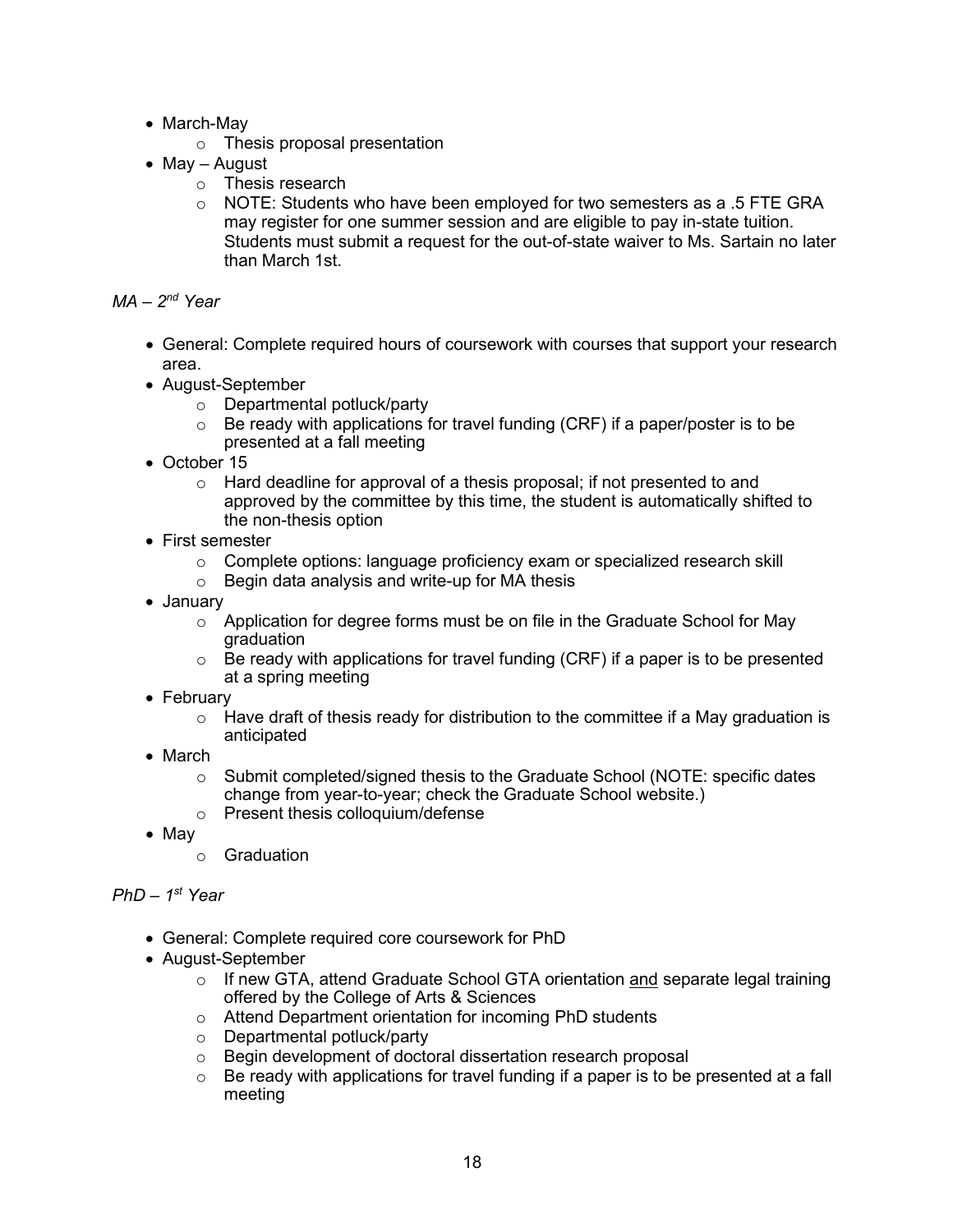- October
	- o Begin exploring sources of extramural funding
- December
	- o Select doctoral committee
- January
	- $\circ$  Be ready with applications for travel funding if a paper is to be presented at a spring meeting
- April
	- o Be ready with applications for research funding if conducting summer research
- May
	- o Have a plan in place for PhD qualifying exams

*PhD – 2nd Year*

- General: Complete elective coursework, for a total of 24 hours (not more than 6 hours of ANT 698)
- Complete PhD qualifying exams
- Defend PhD dissertation proposal
- Apply for extramural funding
- Begin fieldwork
	- o Continue UA registration in ANT 699: Dissertation Research
	- $\circ$  Must complete 24 hours of ANT 699 (minimum 3 hours registration per semester)

# *PhD – 3rd Year*

- Maintain UA registration in ANT 699
- Write PhD dissertation
- Defend PhD dissertation
- Semester of PhD dissertation defense
	- o Must be registered for ANT 699 in semester of defense and graduation.
	- o Admission to candidacy and application for degree must be on file in the Graduate School
	- $\circ$  Submit defended, signed dissertation to Graduate School (must meet deadline)
	- o Rent academic regalia for graduation
- Graduation and hooding by major professor